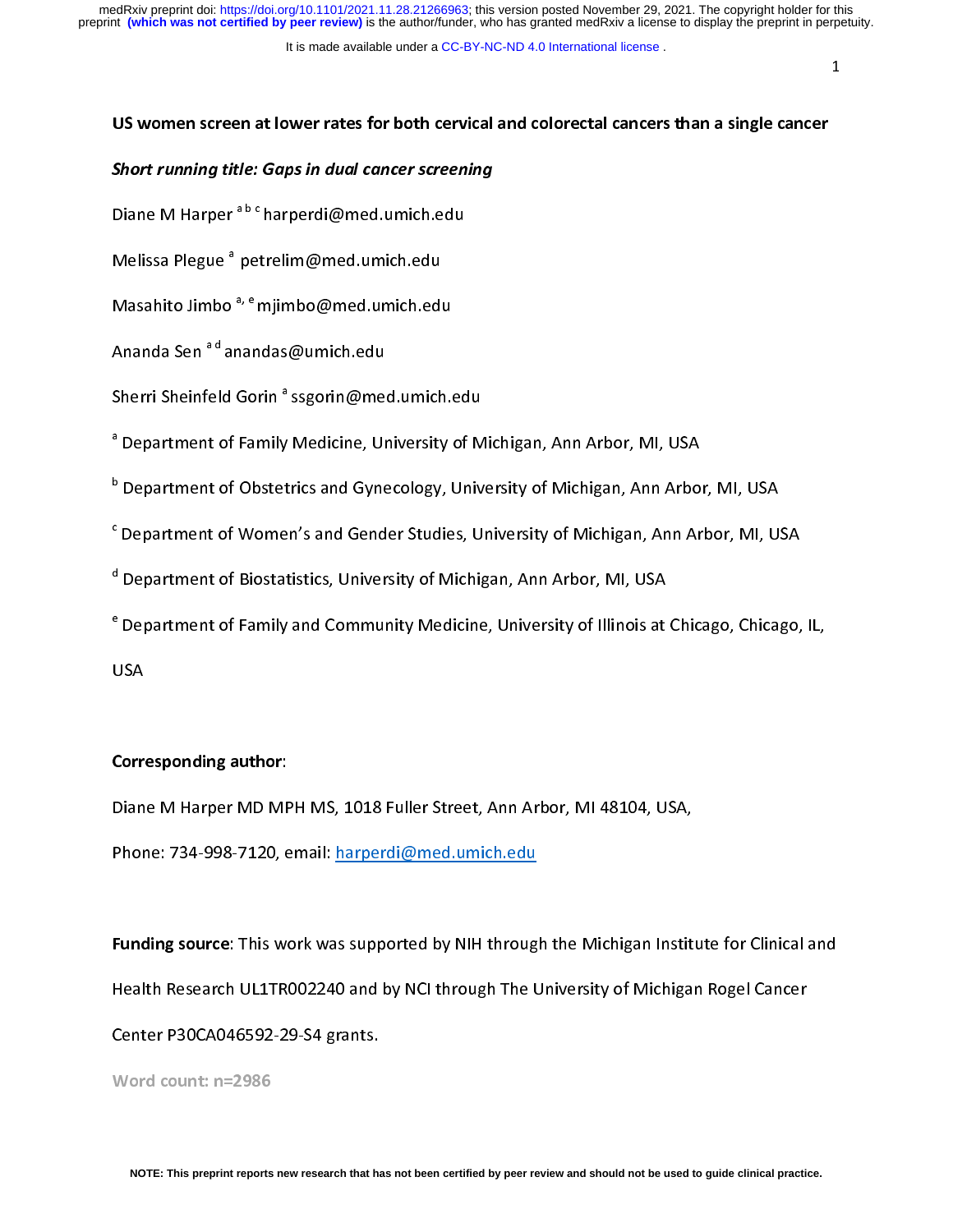It is made available under a CC-BY-NC-ND 4.0 International license.

2

# $\ddot{\phantom{0}}$ **Conflicting and competing interests: none**<br>Author contribution statement:<br>Conceptualization: DMH

Author contribution contribution<br>Conceptualization: DMH<br>Methodology: DMH, MP, AS<br>Software: MP erthodology: DMH. MP.<br>Methodology: DMH. MP.

Software: MP

Validation: MP

Formal analysis: MP, AS, DMH

Writing  $-$  original draft  $-$  DMH

Writing – review & Editing: DMH, MP, AS, SSG

Funding acquisition: DMH

No acknowledgments

La**y Summary: (94/100 words)**<br>Routine cervical and colorectal cancer (CRC) screenings can detect early, treatable, curable Lay Summary: (94, 200 words)<br>Routine cervical and colorectal<br>cancers. Using the responses to Routine cervical and colorectal cancer (CRC) screenings can detect early, treatable, curable<br>cancers. Using the responses to the 2018 Behavioral Risk Factor Surveillance Survey (BRFSS approached prevention by what the woman has received rather than by how many screens were done. We showed that women 50-64 years old were only up-to-date for both cervical and CRC screening 59% of the time, whereas, by traditional screening calculations, our data showed 86% of women were up-to-date for cervical cancer screening and 64% were up to date with CRC screening, irrespective of any other cancer screenings. CRC screening, irrespective of any other cancer screenings.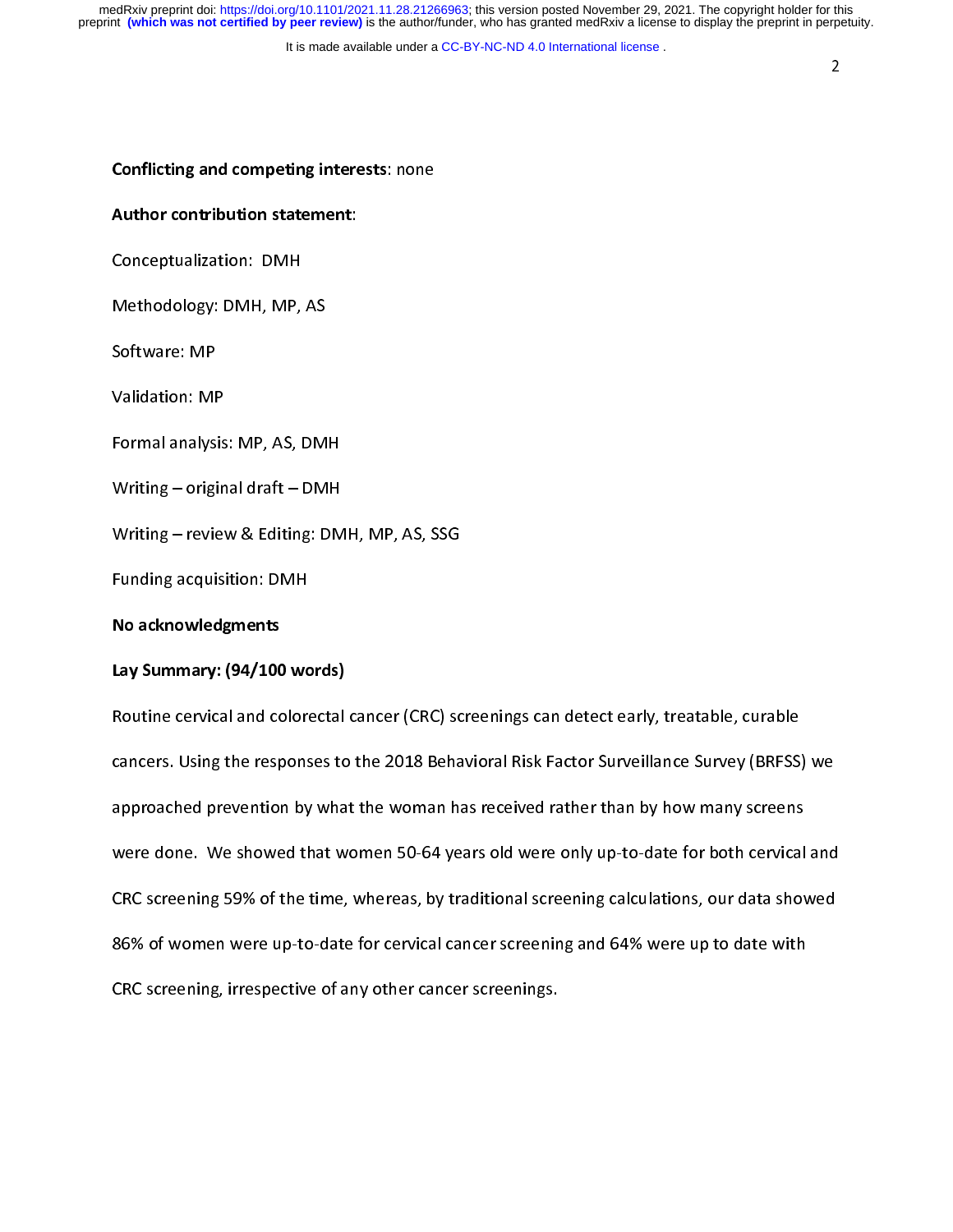medRxiv preprint doi: [https://doi.org/10.1101/2021.11.28.21266963;](https://doi.org/10.1101/2021.11.28.21266963) this version posted November 29, 2021. The copyright holder for this<br>preprint (which was not certified by peer review) is the author/funder, who has grante

### It is made available under a [CC-BY-NC-ND 4.0 International license](http://creativecommons.org/licenses/by-nc-nd/4.0/) .

Precis: Over half of women 50-64 years old have received both cervical and colorectal cancer<br>screening, far from the HP2030 goals. The younger woman completes more cervical cancer screenings, and the older woman completes more CRC screenings. screenings, and the older woman completes more CRC screenings.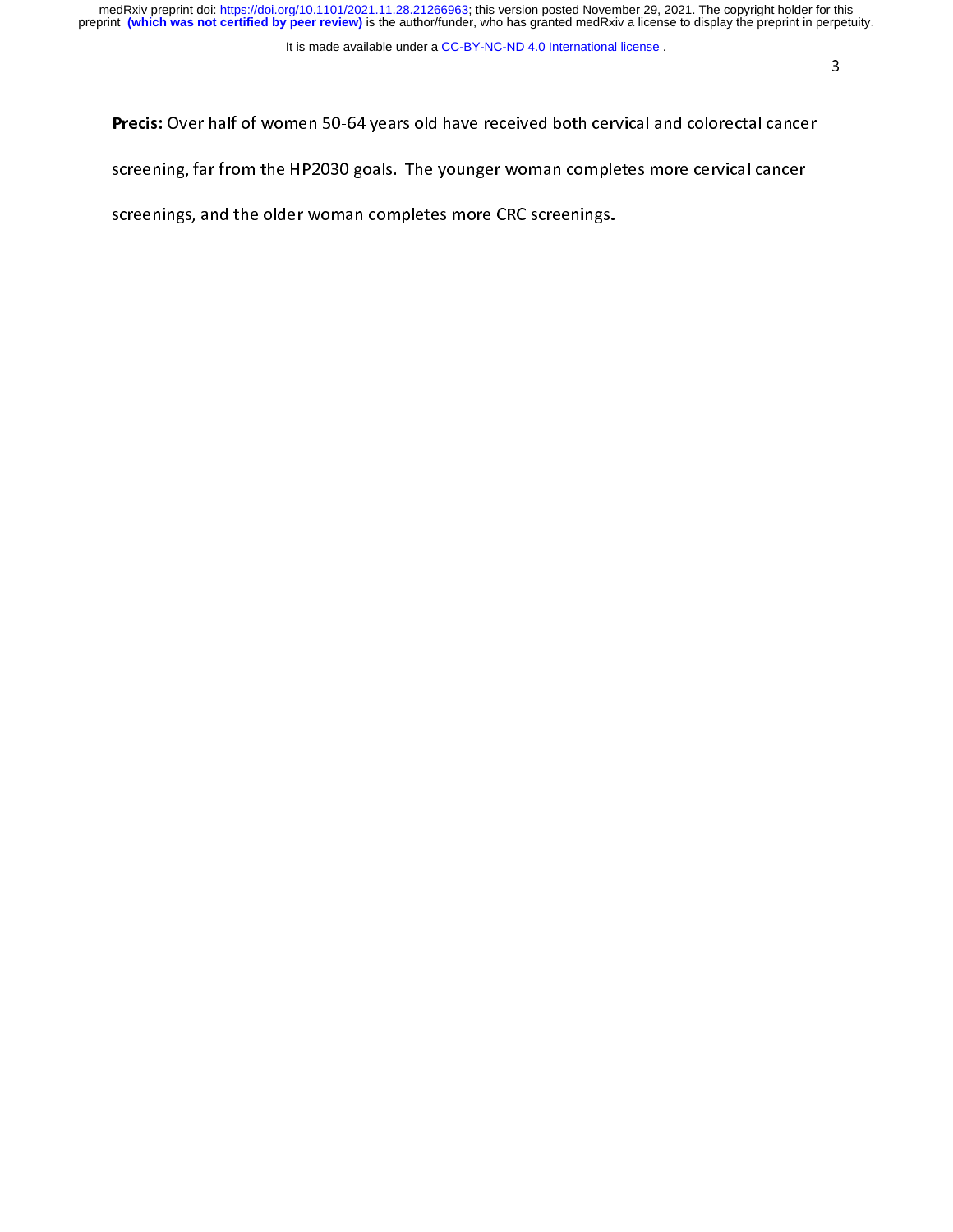4

Abstract (n=250/250)<br>Introduction. Using screen counts, women 50-64 yo have lower cancer screening rates for cervical and colorectal cancers compared to all other age ranges. The primary aim of this paper<br>is to present cervical cancer and CRC screenings per woman and determine the predictors of<br>being up-to-date for both. is to present cervical cancer and CRC screenings per woman and determine the predictors of is to present cervical cancer and CRC screenings per woman and determine the predictors of  $\mathcal{C}$  screenings per woman and determine the predictors of  $\mathcal{C}$ 

Methods. We used the Behavioral Risk Factor Surveillance System (BRFSS), an annual survey to guide health policy in the US, to explore the up-to-date status of dual cervical and colorectal cancer screening for women 50-64 yo. We categorized women into four mutually exclusive categories: up-to-date for dual screening, each single-screen, or neither screen. Multinomial multivariate regression modeling was used to evaluate the predictors of each category. **Results.** Among women ages 50-64 yo, dual screening was reported for 58.7% (57.6-59.9), cervical cancer screening alone  $(27.0% (25.9-28.1)$ , CRC screening alone  $(5.3% (4.8-5.8))$ , and neither screen (9% (8.4-9.6). Age, race, education, income, and chronic health conditions were significantly associated with dual screening compared to neither screen. Hispanic women compared to non-Hispanic White women were more likely to be up-to-date with cervical cancer screening than dual screening (aOR  $1.38$  (1.08, 1.77). By comparison to younger women, those 60-64 years are significantly more likely to be up-to-date with CRC screening than dual screening (aOR 1.75 (1.30, 2.34)).

Conclusions. Screening received by each woman shows a much lower rate of dual screening Conclude the concerning conclusions, proceeding conclusions a much lower conclusion of the single cancer screening rates. Addressing dual screening strategies rather than single cancer screening programs for women 50-64 ye than prior single cancer screening programs for women 50-64 vears may increase both cancer screening rates.<br>Cancer screening programs for women 50-64 vears may increase both cancer screening rates. Key Words: colorectal cancer screening, cervical cancer screening, self-screening, home-based Key Words: colorectal cancer screening, screening, self-screening, home-based cancer screening, home-based screening,  $\frac{1}{2}$ screening, women, adult, dual screening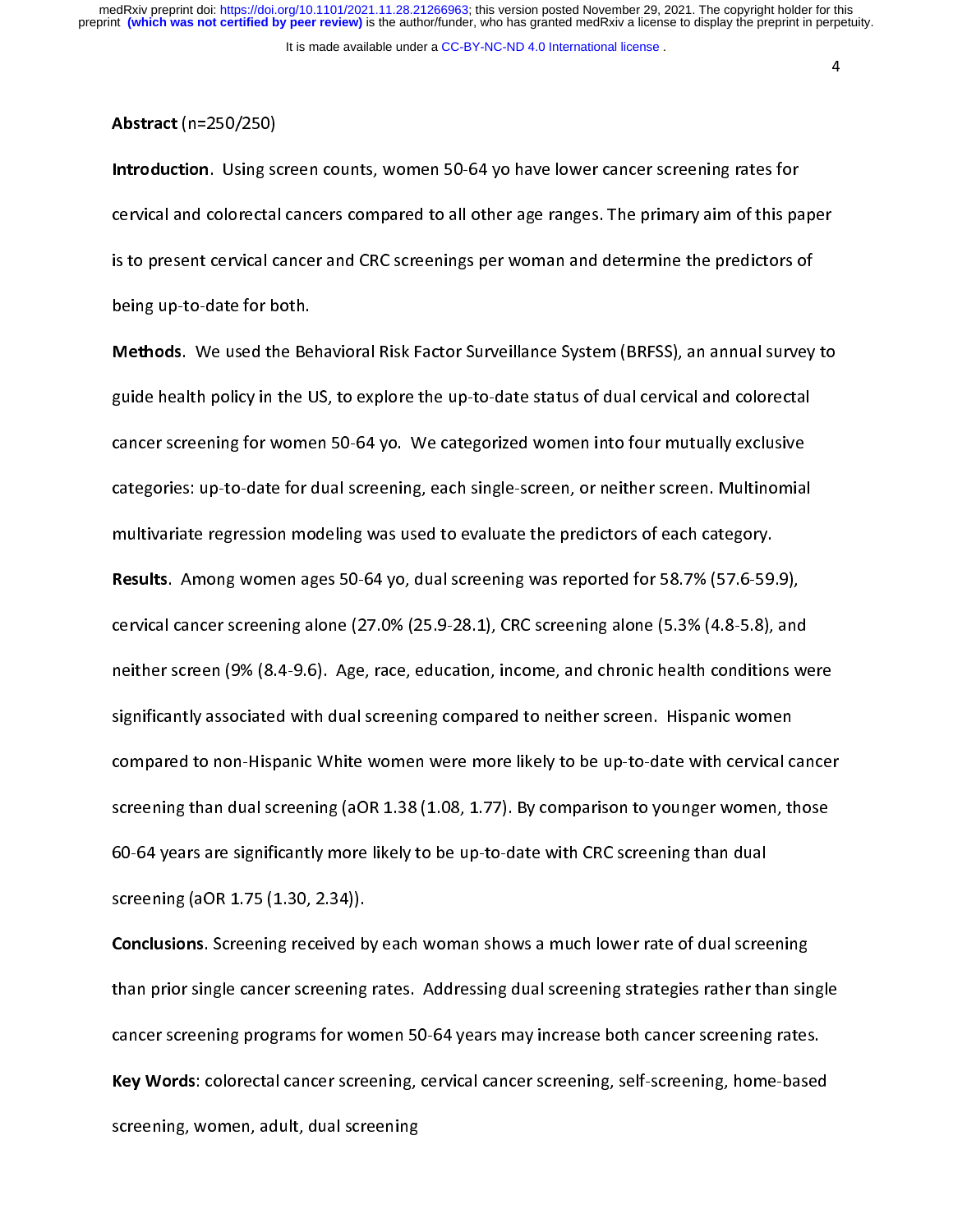It is made available under a CC-BY-NC-ND 4.0 International license.

5

Graphical Abstract<br>Screening rates differ by calculation approach. A better population metric for cancer prevention is to consider the screens each woman has received. Our data show much lower cervical cancer and CRC screening rates than a single screen calculation.

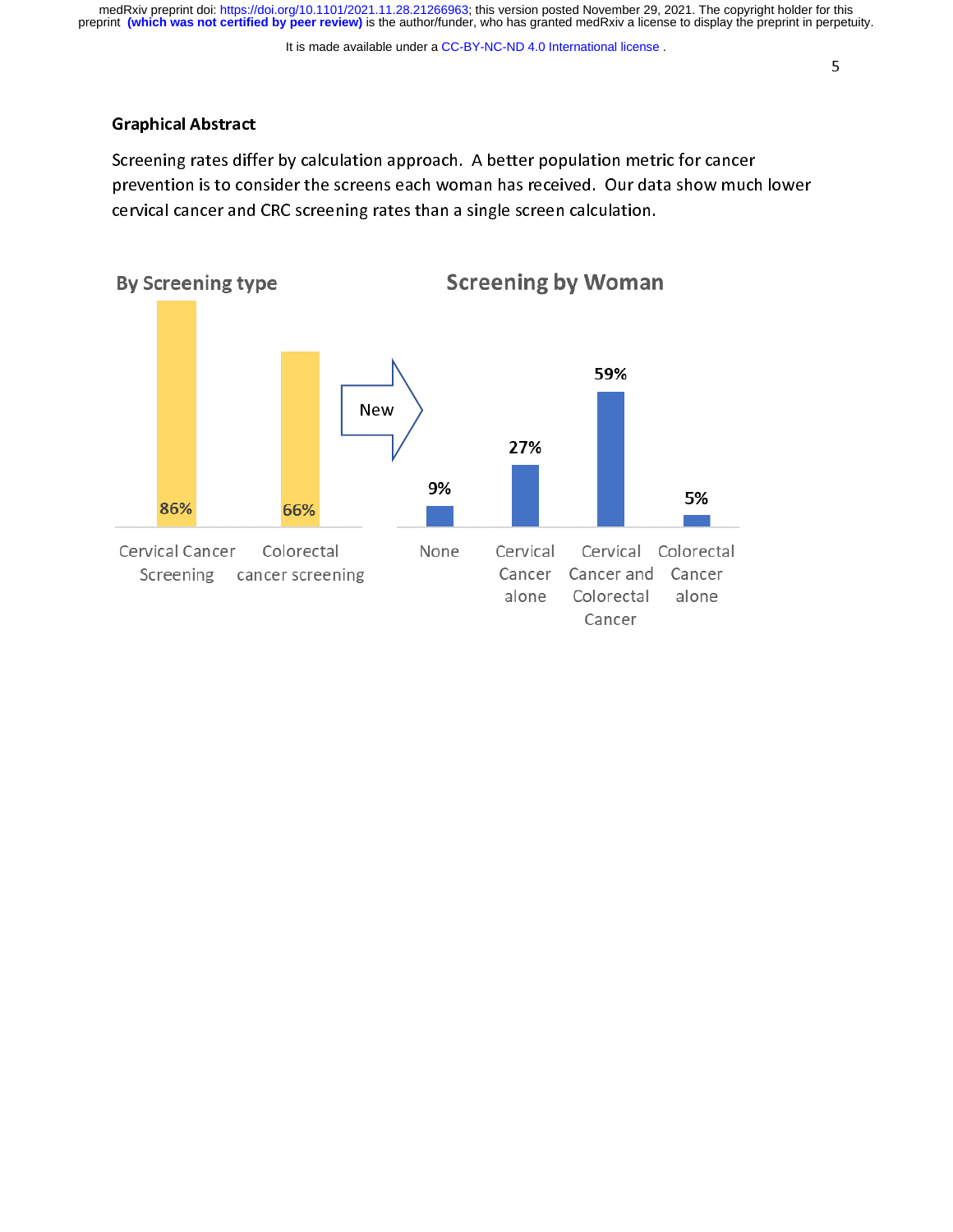Total number of tables: 5<br>Total number of tables: 5<br>Total number of figures: 0<br>Total number of supporting files for publication: 1 Figure, 1 Table Total number of figures: 0<br>Total number of supporting files for<br>Total number of references: 39/50 Total number of supporting<br>Total number of references<br>Total number of references

Total number of references: 39/50<br>Tweet: Women 50-64 years old lack dual cervical and colorectal can<br>screen for only one cancer of the two-screen for cervical cancer alr Total number of references: 2072<br>Tweet: Women 50-64 years old lack<br>screen for only one cancer of the twi<br>than colorectal cancer.  $\frac{1}{2}$ screen for only one cancer of the two, screen for cervical cancer almost five times more often<br>than colorectal cancer.  $\sum_{k=1}^{n}$  for only one cancer  $\sum_{k=1}^{n}$  the two, screen for cervical cancer almost five times more of the times more of times more of times more of times more of times more of times more of times more of times more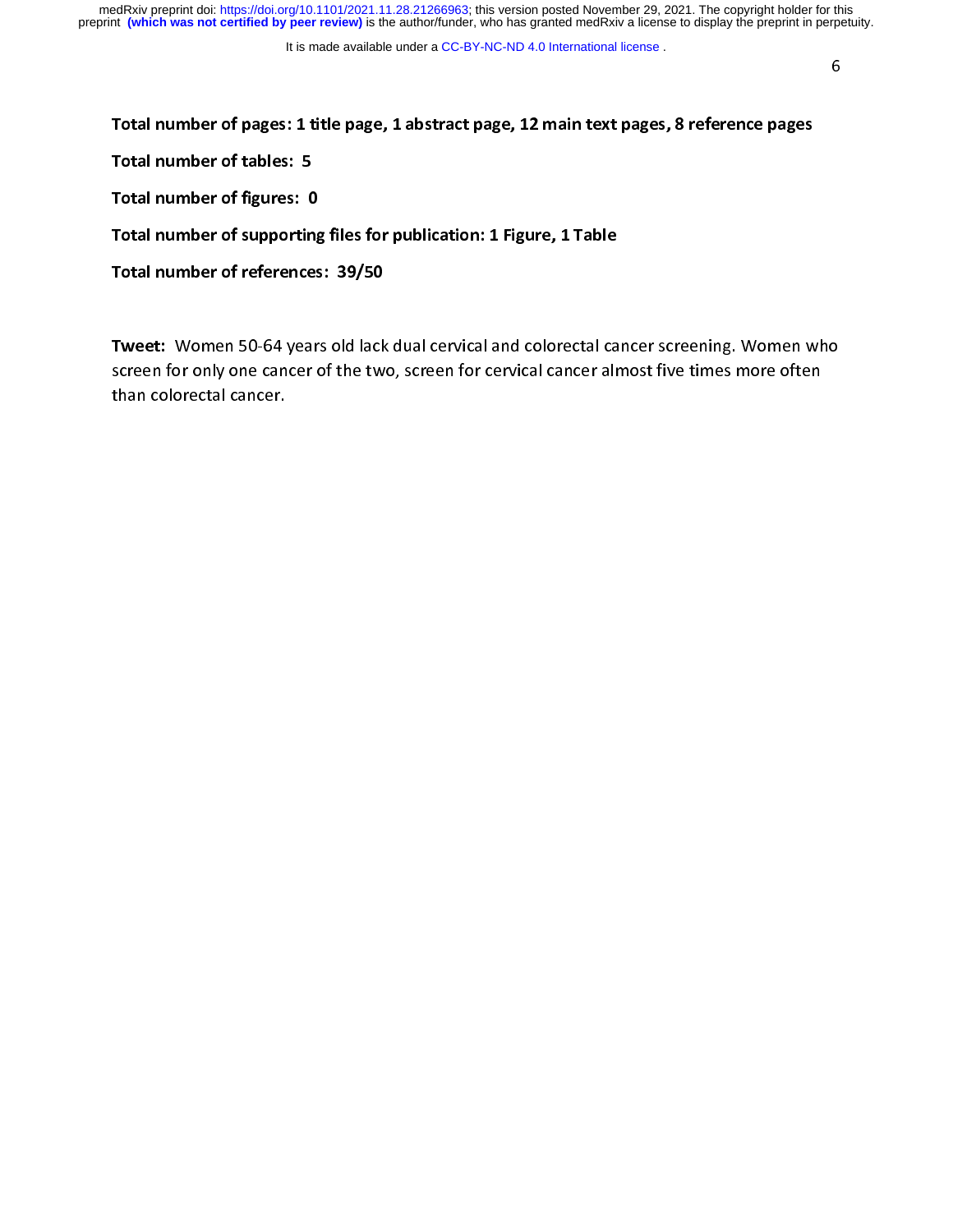7

Integrals of the primary got<br>
Dehaviors with evidence-base<br>
Depay and the Behavior one of the primary goals of the primary primary primary primary primary primary primary is to improve the primary screening and prevention strategies (HP2030-CR02 (1)). population level, the Behavioral Risk Factor Surveillance System (BRFSS) survey collects data on cancer screenings by cancer type, by screening method and by the time from their last screening (BRFSS codebook 2019  $(2)$ ). BRFSS is a common database used to report single cancer screening rates, such as cervical cancer or colorectal cancer. Never has the perspective of screening by woman been published reporting the patterns of screening for both cervical cancer and colorectal cancer (CRC) (dual screening) among women 50-65 years old.

Colorectal cancer (CRC) screening has never approached the Healthy People goals, but up-to-date screening has shown a steady increase, regardless of screening method (NCI) Progress Report 2020 CRC (3)). Most recently, however, BRFSS showed a significant gap in CRC<br>screening among women 50-64 years of age with self-reported rates as low as 50% for the expering among women 50-64 years of age with self-reported rates as low as 50% for the<br>youngest age-appropriate women (Joseph 2020 (4)). Unlike CRC screening, cervical cancer<br>screening provalence poaked at the turn of the screening among women self-reported range with self-reported rates as 60% for the rates.<br>Voungest age-appropriate women (Joseph 2020 (4)). Unlike CRC screening, cervical cancer screening prevalence peaked at the turn of the  $21<sup>st</sup>$  century and has since been declining year over year (NCI Progress Report 2020, summary table (5)). Like CRC screening, the lowest rates of cervical cancer screening are among women who were 50-64 years old (Harper 2020 (6)).<br>Both cervical and colorectal cancer generally do not have symptoms until a very late

Both cervical and colorectal cancer generally do not have symptoms until a very late<br>stage where cure is not possible (WHO 2017 (7)), making early screening, even self-screening<br>(FLKboury 2021 (8). Bakr 2020 (9), lakkwis 2 د المدين المسيني المسيني ويستعد .<br>here cure is not possible (WHO 2017 (7)), making early screening, even self-screening (El Khoury 2021 (8), Bakr 2020 (9), Jaklevic 2020 (10) ), an important health imperative.<br>The primary aim of this paper is to present cervical cancer and CRC screenings per

The primary aim of this paper is to present cervical cancer and CRC screenings pe<br>woman 50-64 years old and determine the predictors of being up-to-date in <u>both</u> cervica<br>cancer and CPC screening (dual screened) compared t The primary aim of this paper is to present cervical cancer and CRC screenings per<br>50-64 vears old and determine the predictors of being up-to-date in both cervical woman 50-64, years old and determine the predictors of being up-to-date in <u>detail</u>ed in the<br>cancer and CRC screening (dual-screened) compared to each single screen. cancer and CRC screening (dual-screened) compared to each single screen.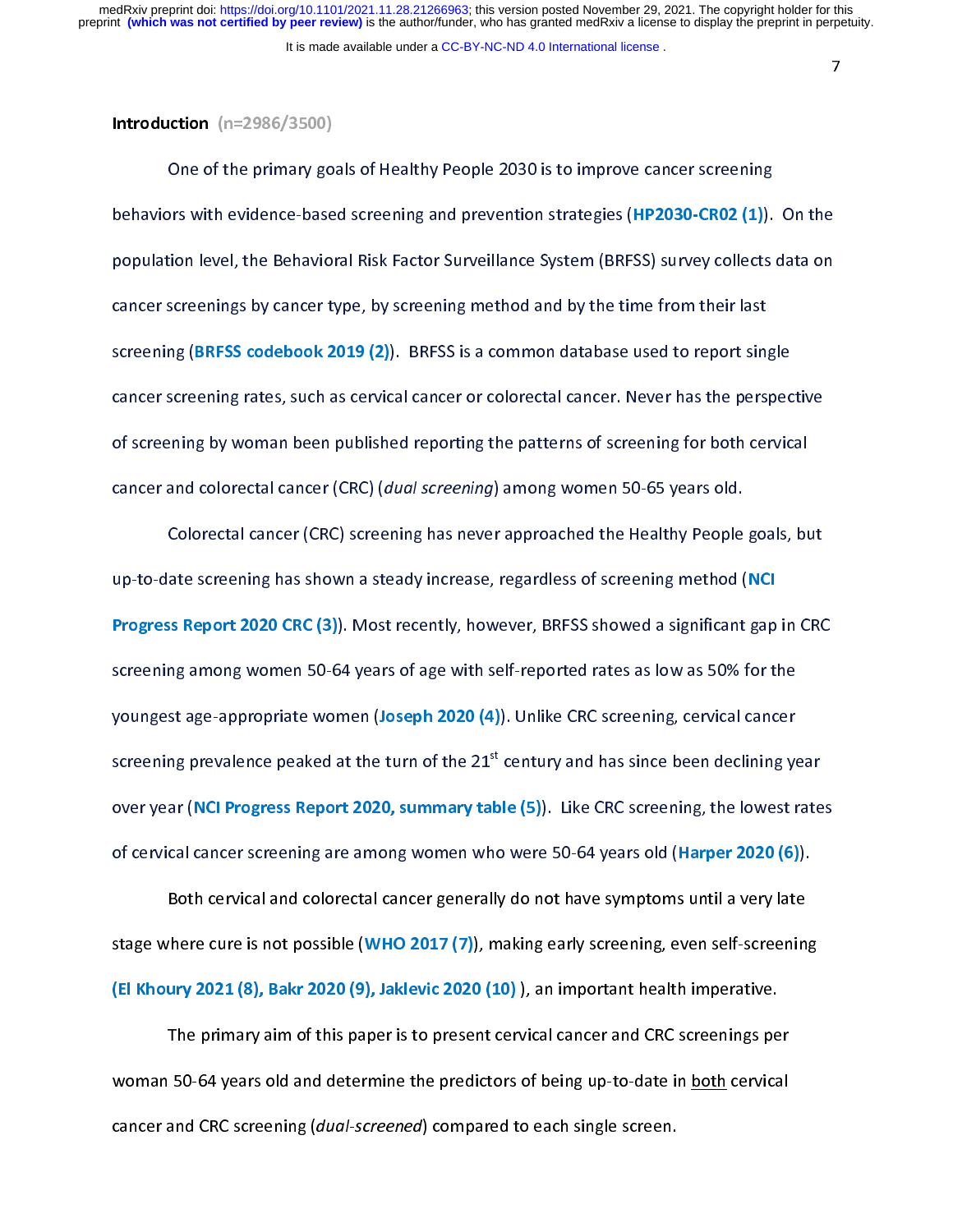8

# **Methods**

# Survey Data

Survey Do<br>BR<br>denartme BRFSS is an annual, state-based, cross-sectional telephone survey that US state health<br>departments conduct monthly using landline telephones and cellular telephones using a standardized questionnaire developed by the Centers for Disease Control and Prevention (CDC). Individual residents self-report their health risk behaviors as well as their completion of clinical preventive services. CRC screening is defined as using a home kit for blood stool tests including fecal occult blood test (FOBT) or fecal immunochemical test (FIT) or office-based procedures including sigmoidoscopy or colonoscopy. The interval options since the last screening include 1) within the past year (anytime less than 12 months ago), 2) within the past 2 years (1 year but less than 2 years ago), 3) within the past 3 years (2 years but less than 3 years ago), 4) within the past 5 years (3 years but less than 5 years ago), and 5) five or more years ago. The responses for cervical cancer screening are based on office-based testing for HPV, Pap test, or both. The interval options since the last screening were identical to those for CRC screening. The BRFSS dataset available for our analysis was 2018.

# the BRFS dataset available for our analysis was 2018.<br>Screening outcomes Screening outcomes

Cervical cancer screening was considered up-to-date if the respondent reported a Pap past 5 years (USPSTF 2018 (11)). We included the five-year screening interval in our outcome past 5 years (USPSTF 2018). The included the five-year screening, up-to-date screening<br>measure of cervical cancer screening. For colorectal cancer screening, up-to-date screening<br>included FOBT or FIT within the past year, س الله المسابق.<br>included FOBT or FIT within the past vear, a sigmoidoscopy within the last 5 vears, or a colonoscopy within the past 10 years, in accordance with the USPSTF guidelines (USPSTF 2016  $(12)$ , USPSTF 2021  $(13)$ ). To examine up-to-date screening for both cancers, we grouped  $\mathcal{L}(\mathcal{D})$  ,  $\mathcal{L}(\mathcal{D})$ . To examine up-to-date screening for both cancers, we group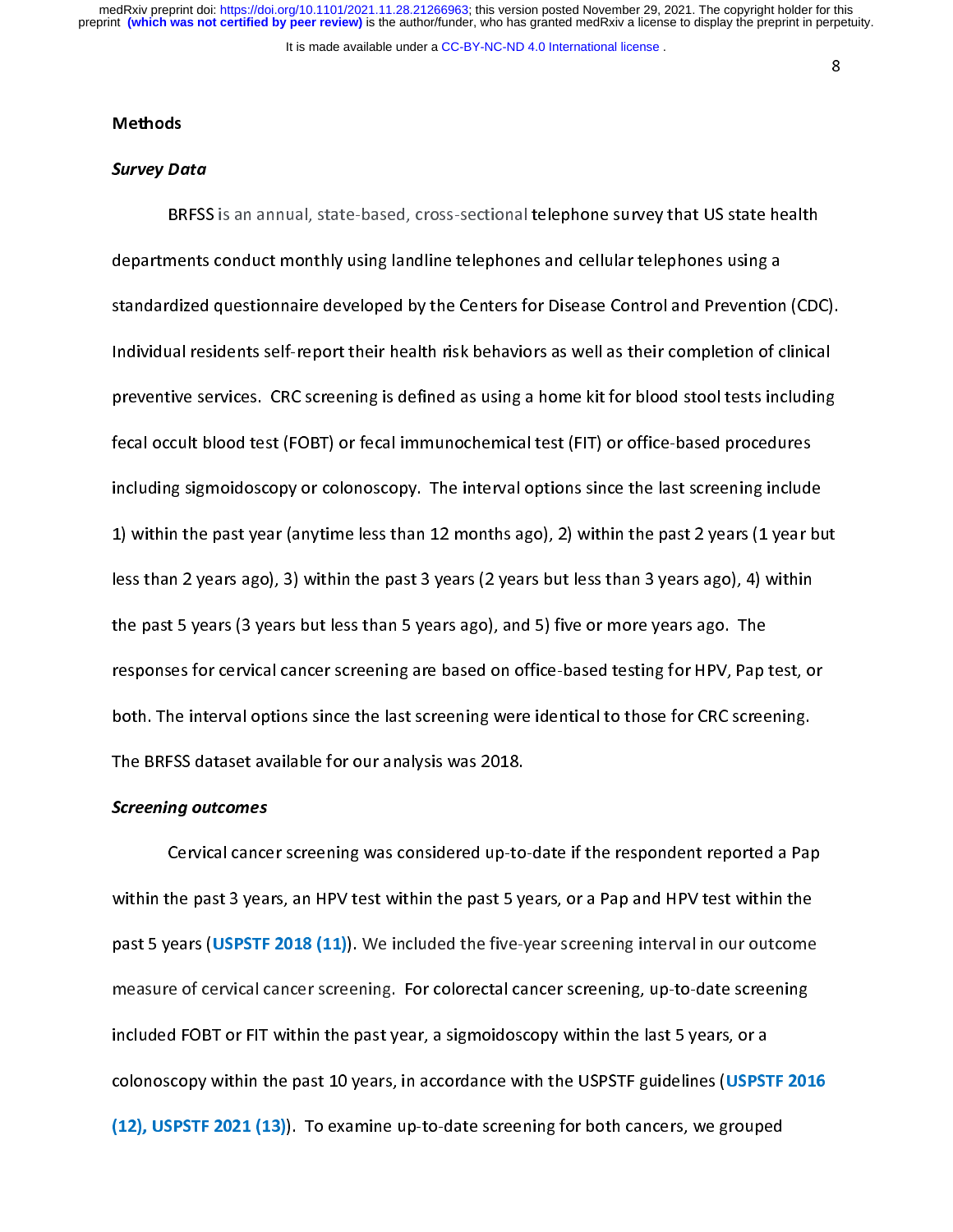9

women in four mutually exclusive screening categories: those who were up-to-date for both<br>screens (dual screening), those up-to-date with a single screen (cervical cancer screen only or CRC screen only), and those who denied completing either screen. CRC screen only), and those who denied completing either screen.

# Survey respondents.

We included women aged 50-64 years with no reported history of uterine or cervical<br>cancer and who had not had a hysterectomy. We also excluded those with reported colon or cancer and who had not had a hysterectomy. We also excluded those with reported colon or

# s<br>tatistical anal Statistical analysis

Data were summarized using proportions, unweighted and weighted, with 95%<br>confidence intervals. The dataset was analyzed using weighted sampling methods to ensure valid inferences from the responding sample to the general population, correcting for nonresponse and non-coverage biases (StataCorp, 2017  $(14)$ , BRFSS Sample Weights 2018  $(15)$ ). composite up-to-date screening prevalences were summarized across all screening methods<br>each cancer screen. For instance, a woman was up-to-date with CRC screening if she had<br>reported a FIT or FORT test within the past 1.0 Composite up-to-date screening prevalences were summarized across all screening methods for<br>each cancer screen. For instance, a woman was up-to-date with CRC screening if she had reported a FIT or FOBT test within the past 1 OR a sigmoidoscopy within the past 5 years OR a colonoscopy within the past 10 years. Likewise, a woman was up-to-date with cervical cancer screening if she had reported a Pap test within the past 3 years OR a combined Pap and HPV test within the past 5 years OR an HPV test within the past 5 years. Women with complete screening status were included in the analysis.

Multinomial logistic regression was used to evaluate the associations with the predictors of screening outcomes. Predictors of interest were age, race, education, income, marital status, occupational status, geolocation, and the presence of any chronic health condition as found to occupational status, geolocation, and the presence of any chronic health condition as found to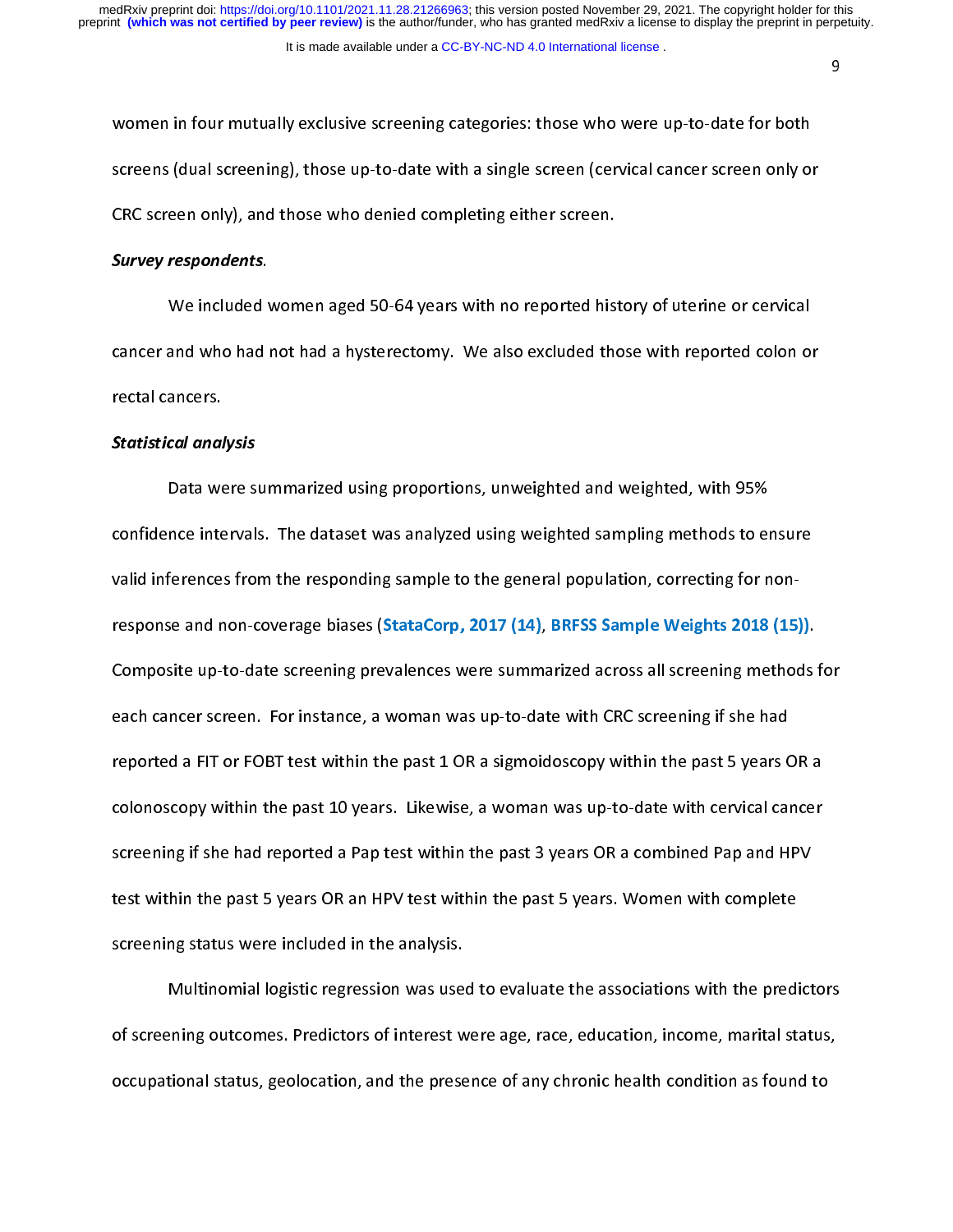10

be perturbed in particular terms in particular threshold of 0.05. This retrospective study was exempt from the IRB.<br>Results<br>There were 67.473 women identified between the ages of 50-64 vears from which threshold of 0.05. This retrospective study was exempt from the IRB.

سيدي<br>1<br>and.com  $\frac{7}{10}$  were the inclusion and exclusion criteria and reported complete screening data for 0. and cervical cancers in the BRFSS 2018 survey (Supplemental figure 1 CONSORT diagram). and cervical cancers in the BRFS 2018 cancer, (Supplemental figure 2 CONSORT).<br>Weighted prevalences for the sociodemographic data are presented in Table 1, where the<br>largest proportion of women were urban, married, attende Weighted proportion of women were urban, married, attended at least some college, of Whit<br>race, and employed.<br>Table 2, presents mutually exclusive un-to-date screening categories by screening largest proportion of women were urban, married, attended at least some college, of White<br>race, and employed. race, and employed.<br>**Table 2** presents mutually exclusive up-to-date screening categories by screening

Table 2 presents with 2 presents with the CRC and cervical cancer screening variations mutually exclusive up-to-date screening variations with screening variations with  $\frac{1}{2}$  and  $\frac{1}{2}$  and  $\frac{1}{2}$  and  $\frac{1}{2}$  modality. The weighted prevalence for women with dual creams cancer screening was<br>58.7% (57.6%, 59.9%), n=24.678), for women with neither screen was 9.0% (8.4%, 9.6%). n=3,560), for women with only cervical cancer screening was 27.0% (25.9%, 28.1%), n=10,051),<br>and for women with only CRC screening was 5.3% (4.8%, 5.8%)], n=2,222). The tests used by and for women with only CRC screening was 5.3% (4.8%, 5.8%)], n=2,222). The tests used by<br>the majority of women for CRC and cervical cancer screening, respectively, were colonoscopy<br>and a Pap test (54.6% (53.3%, 55.9%)). W and for women with only the strong was streening, respectively, were colonoscopy<br>the majority of women for CRC and cervical cancer screening, respectively, were colonoscopy<br>and a Pap test (54.6% (53.2%, 55.9%)). Women who and a Pap test  $(54.6\% (53.2\%, 55.9\%))$ . Women who chose only one screen chose cervical cancer screening 5 times more often than colorectal cancer screening (27% vs. 5.3%). By<br>traditional screening calculations, cervical cancer screening was 86% (85.4-86.1) and CRC<br>screening was 66% (65.9.66.8) (see Graphic A م سابق سے اپنے کی دی۔<br>traditional screening calculations, cervical cancer screening was 86% (85.4-86.1) and CRC screening was 66% (65.9-66.8) (see Graphic Abstract).

The descriptive analyses (Table 3) showed differentially exclusive groups. Age by five-year intervals showed differences of  $\overline{CPC}$  and convical cancer (dual screen In exclusive groups. Age by five-year intervals showed that the youngest group was lead<br>In the descriptive and different terms (Table 3) (AT.9%) as well as CRC screening<br>In the four show work the four and the four price of screened for both CRC and cervical cancer (dual screening) (47.9%) as well as CRC screening<br>alone (3.0%). However, this age group had the highest screening for cervical cancer alone screened for both CRC and CRC cancer (dual screening) (47.9%) as well as screening.<br>alone (3.0%). However, this age group had the highest screening for cervical cancer alone alone (3.0%). However, this age group had the highest screening for cervical cancer alone  $\alpha$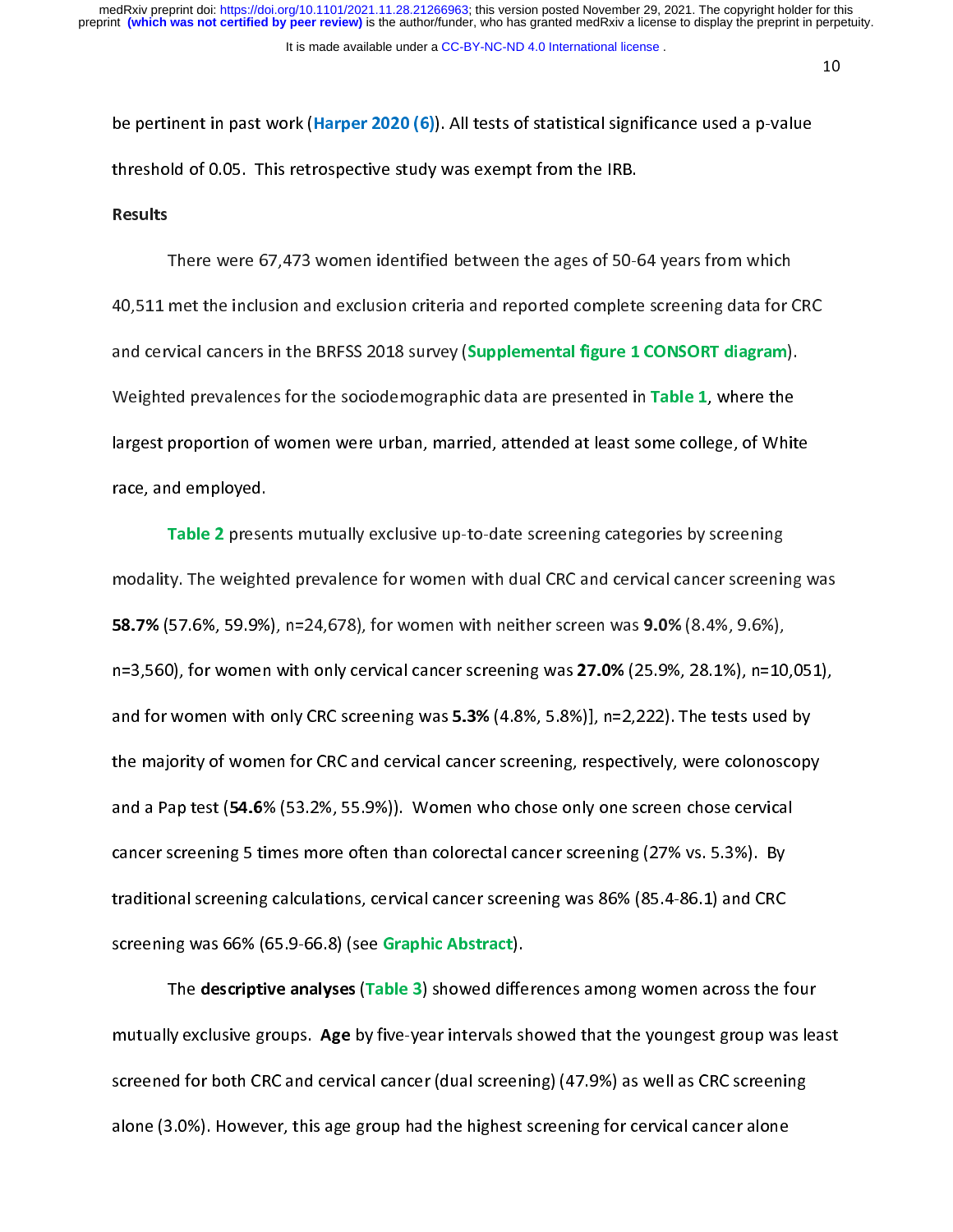11

(40.0%). Among **races**, Hispanic women had the lowest dual screening (47.0%), the lowest<br>screening for CRC alone (5.2%), and yet had the highest screening for cervical cancer alone<br>(39.2%).<br>Among women of all **education** l screening for  $\sim$   $\sim$   $\sim$   $\sim$   $\sim$  cervical cancer alone cancer alone cancer alone cancer alone cancer alone cancer alone cancer alone cancer alone cancer alone cancer alone cancer alone cancer alone cancer alone canc

 $A$ reening (41.4%), but the most for a single cancer (cervical (36.7%); CRC alone (6.8%)).<br>n, the least educated had the highest percentage of not participating in either screen<br>Conversely, among all **income** loyels, those wi dual screening (41.4%), but the most for a single cancer (36.7%), cancer, for alone (5.8%)). In<br>addition, the least educated had the highest percentage of not participating in either screen  $(15%)$ . Conversely, among all income levels, those with the highest income reported the greatest dual screening (65.7%) and the lowest single cancer screening (cervical: 24.6%; CRC:<br>4.3%).<br>Among **marital** categories, never-married women reported the lowest dual screening greatest dual screening (65.7%) and the lowest single cancer screening (cervical: 24.6%; CRC:<br>4.3%).

4.3%). among marital categories, and, the highest for the single screens (cervical: 28%; CRC 6%). Unemployed women waker, student, or retired) among all employment categories reported the highest dual screening (52.5%) (54.2%); and, the highest for the single screens (cervical: 20%); CRC 6%). Unemployed women<br>(homemaker, student, or retired) among all employment categories reported the highest dual screening (62.5%), while those living in rural areas reported the lowest dual screening (52.5%). 61% of women with chronic conditions completed dual screening.

For each of the candidate predictor variables, unadjusted multinomial logistic regression results are presented in the supplementary table (Supplementary Table 1).

Multivariate multinomial logistic regression<br>Multivariate multinomial logistic regression was used to evaluate screening outcomes Multivariate multinomial logistic regre<br>adjusted for the significant model matched va<br>chronic conditions - Wald tests were used to t سات<br>d for the significant model matched variables of age, race, education, income, and som chronic conditions. Wald tests were used to test the inclusion of the variable in the overall model where marital status (p = 0.202), current employment (p = 0.189), geographic location (p =0.08), cardiac comorbidities (p =0.12), kidney comorbidities (p =0.11) and lung comorbidities  $(p = 0.64)$  were no longer significant and, hence, were dropped from the model (Table 4). (p =0.64) were no longer significant and, hence, were dropped from the model (Table 4).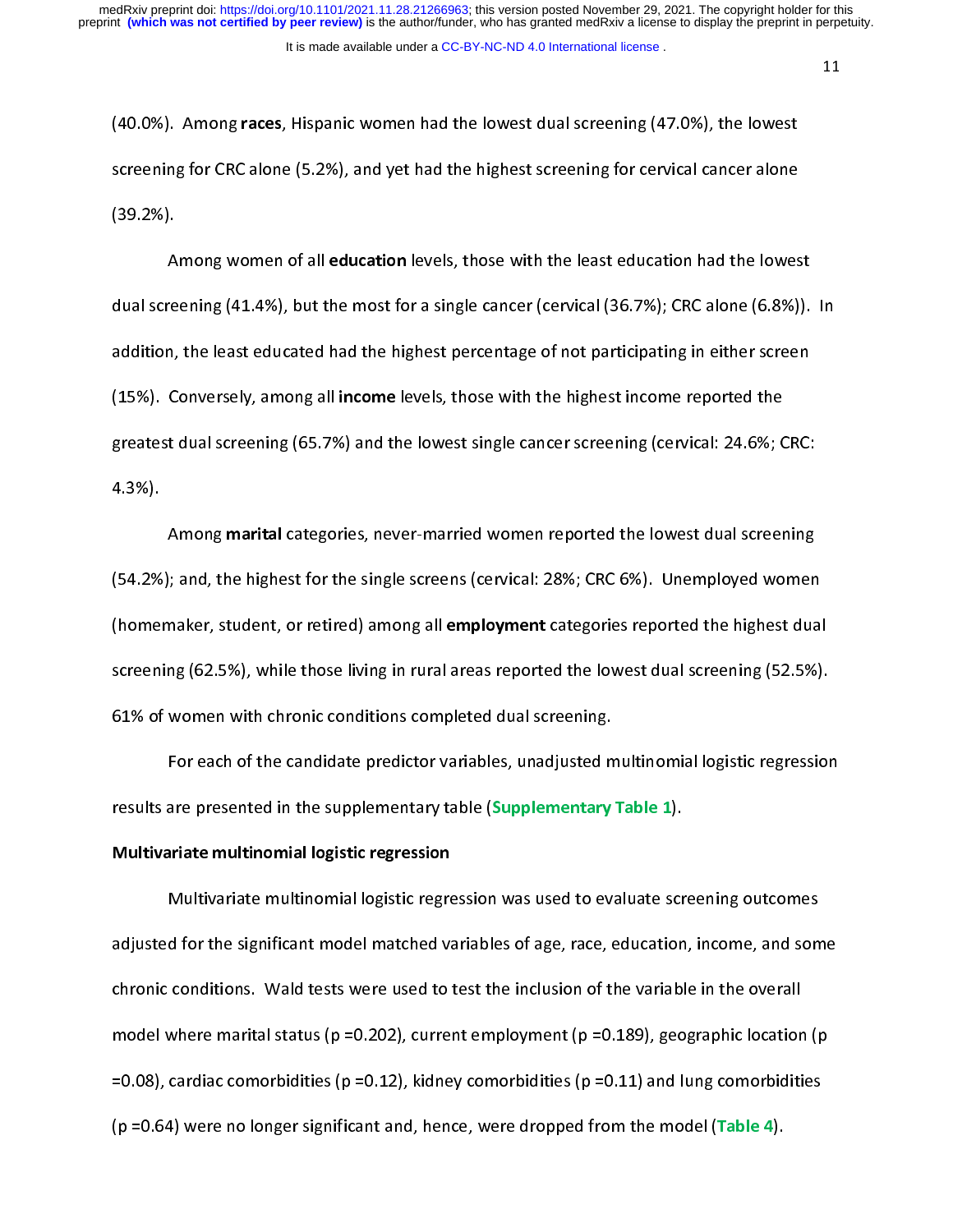12

# Screening compared to neither screening

Women who graduated from college compared to less than high school graduation, who<br>had the highest income level or had experienced prior cancer had the highest adjusted odds of completing dual screening compared to no screening. In addition, women who were older, Black or Hispanic compared to White, and past history of arthritis, diabetes, or depression were<br>also significantly more likely to be up-to-date for **both screens** compared to neither screen.<br>Hispanic women compared to Whi also significantly more likely to be up-to-date for both screens compared to neither screen.

Also significantly more likely to be up-to-date for both screen complete to both screen.<br>Hispanic women compared to White had the highest adjusted odds of completing ju:<br>the cervical cancer screening compared to neither sc Vical cancer screening compared to neither screening. In addition, women in the highe<br>level, who graduated from college compared to less than high school graduation or ha<br>cancer were also more than twice as likely to baye income level, who graduated from college compared to less than high school graduation or had a prior cancer were also more than twice as likely to have only cervical cancer screening compared to having no screening. Finally, younger women, Black compared to White, and those with a past history of arthritis, or diabetes were more likely to screen for cervical cancer alone than neither screening.<br>Women with prior cancer had the highest adjusted odds of completing just the CRC

Momen with prior can<br>screen compared to having ne<br>income lovel or those with pas Compared to having neither screening. The oldest women, those with the highest<br>level or those with past history of arthritis were more than two times more likely to<br>26 screening alone compared to peither screening. Finally income level or those with past history of arthritis were more than two times more likely to have CRC screening alone compared to neither screening. Finally, women with past history of diabetes or depression were more likely to screen for CRC only compared to neither screening. Conversely, women who were American Indian, Native Hawaiian, Asian, or multiracial were significantly less likely to be up-to-date for CRC screening compared to neither screening.

# significantly less likely to be up-to-date for CRC screening compared to dual screening. The compared to  $\frac{1}{2}$ No or single screen compared to dual screening

Only Hispanic women compared to White women had significantly higher adjusted odds<br>of having cervical cancer screening alone compared to dual screening. Alternatively, older of having cervical cancer screening alone compared to dual screening. Alternatively, older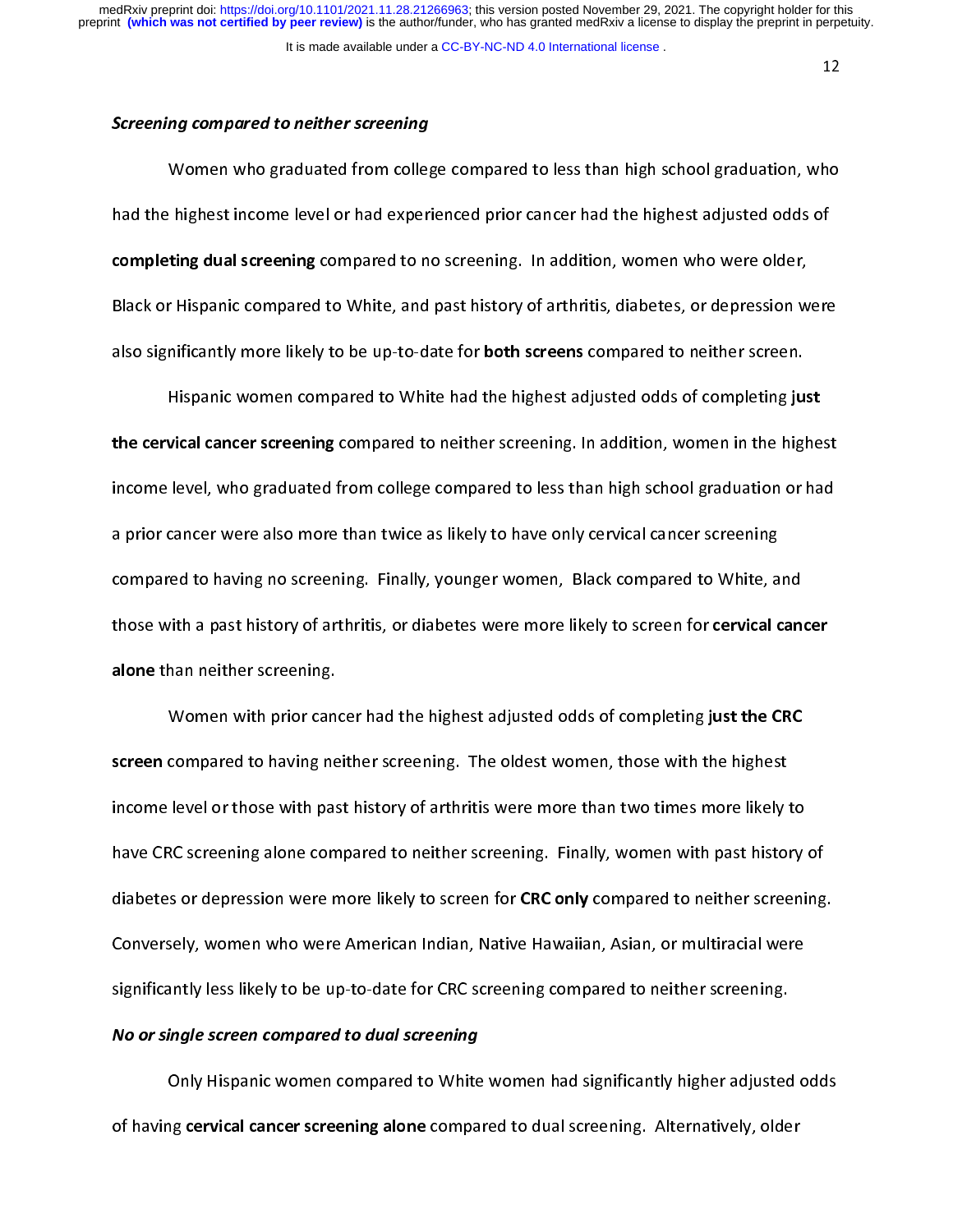women, Black women compared to White, those attending at least some college compared to<br>less than high school, those with higher incomes, or those with arthritis, depression, skin cancer, or other cancers were significantly less likely to have cervical cancer screening alone

compared to completing both screens.<br>
Only women 60-64 years old compared to younger women had significantly higher<br>
Odjusted odds for baying CPC only screening compared to both screens. Women who were compared to compared to compared to compare the compared to complete the complete screen screen to complete the<br>Compare of the compare of the screens. adjusted odds for having CRC only screening compared to both screens. Women who were American Indian, Native Hawaiian, Asian, or Multiracial, graduated from college, had a higher<br>income, or had past history of skin cancer were significantly less likely to be up-to-date for CR<br>screening alone compared to bo income, or had past history of skin cancer were significantly less likely to be up-to-date for CRC income, or had past history of standard to significantly less likely to be up-to-date for CRC<br>Screening alone compared to only cervical cancer screening<br>Older were a compared to vounger were had the bigbest adjusted odds o

# Only CRC screening compared to only cervical cancer screening

Only CRC screening compared to only cervic<br>Older women compared to younger<br>Completing only the CBC screening compare Older women compared to younger women had the highest adjusted odds of<br>completing only the CRC screening compared to cervical cancer screening alone. In addition, completing only the CRC screening compared to only cervical cancer screening. Women who were<br>American ladian, Native Hawaiian, Asian, or multicacial were loss likely to have only CPC. women with past theory of arthritis or depression had significantly higher adjusted odds on<br>having only CRC screening compared to only cervical cancer screening. Women who were American Indian, Native Hawaiian, Asian, or multiracial were less likely to have only CRC<br>screening compared to only cervical cancer screening. American Indian, American Indian, Native American Indian, Asian, and Indian, and Indian, and Indian, and Indian, and Indian, and Indian, and Indian, and Indian, and Indian, and Indian, and Indian, and Indian, and Indian, a

# screening compared to only certical cancer on cannot<br>Discussion<br>Screening rates much lower in the by-woman analysis  $\frac{1}{2}$

Screening rates much lower in the by-woman analysis<br>BRFSS' large scale nationally weighted survey data shows a new finding that the rate of BRFSS' large scale nationally weighted survey da<br>women who screened for both cervix and colorectal car<br>rates for each cancer individually (HP2030 goals cervix)  $B$  is the scale of the scale national survey of  $\frac{B}{B}$  who screened for both cervix and colorectal cancer is far below the recommended rates for each cancer individually (HP2030 goals cervix:  $84.3\%$  and CRC:74.4%) (HP2030 C09  $r$  (16), HP2030-C07 (17)). Another new finding is that women 50-64 years old screen for cervical  $\mathcal{L}(H)$ , HP2030-C07 (17), HP2030-C07 (17), Another new finding is that women  $\mathcal{L}(H)$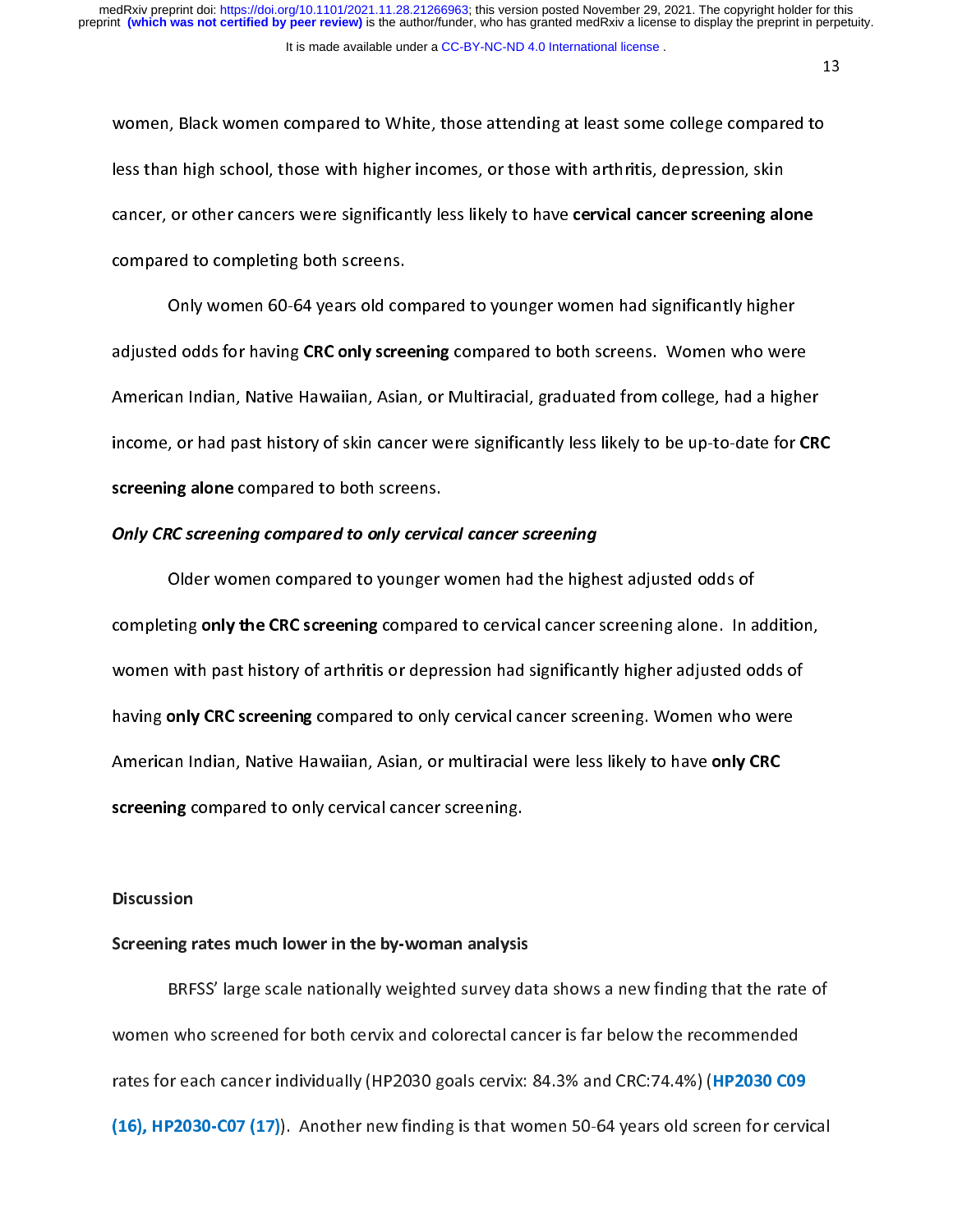14

cancer alone five times more often than CRC alone. We show that the 50-64 year age range is<br>dynamic with changing cancer screening behaviors from mostly cervical screening at 50 years to mostly CRC screening at 65 years. These results are similar to the population survey study completed in southeast Michigan (Harper 2021 (18)).

Screening Decision Making at Multiple Levels<br>Age becomes the most interesting factor predicting the divergence of the two cancer Age becomes the most interesting factor<br>screening rates. One hypothesis is that it may<br>the woman visits a gynecologist vs. a PCP (fam Age becomes the most interesting factor predicting the divergence of the thresh cancer.<br>The rates. One hypothesis is that it may be due to the specialty of the physician to who the woman visits, a gynecologist vs. a PCP (family physician vs. general internist vs geriatrician). A study of mammography orders noted that gynecologists provided care for 15% of the population who had mammograms ordered for ages 50-75 years, a small percentage of the ageappropriate screening population (Taplin 1994 (19)). In addition, there is a 90% drop in visits to a gynecologist for prevention-related visits for those who are 45 years or older compared to the 18-44 years old group, with a concomitant increase in PCP visits during this age transition (Scholle 2002 (20)). This indicates that the decision level for the type of cancer screening could be at the *physician level where specialty may influence the cancer screening (cervical vs.* colorectal vs. both) offered to the woman.

Another decision level for screening could be at the level of the woman. The effects on Another decision rever for screening could be at the level by the woman. The effects on<br>the age divergence could be due to physiologic aging with menopause at an<br>of 52 years in the US (OWH (21), Green 2009 (22)). She may c screening by the age of the age divergence could be divergence could be due to physiologic age average of 52 years in the US (OWH (21). Green 2009 (22)). She may choose not to have a are rage of 52 years in the US (OWH (22), Green 2009 (22), She may choose to have any<br>further cervical cancer screenings by vaginal speculum exam due to a variety of possible<br>reasons: painful exams, sexually inactive, no s  $\begin{bmatrix} 1 & 0 & 0 \end{bmatrix}$  further cervical cancer screenings by variety  $\begin{bmatrix} 1 & 0 \end{bmatrix}$  of  $\begin{bmatrix} 1 & 0 \end{bmatrix}$  of possible possible possible possible possible possible possible possible possible possible possible possibl abuse (Cadman 2012 (23), Saunders 2021 (24), Gunes 2017 (25)). She may choose to wait until 65 years to start CRC screening because of health insurance coverage, out-of-pocket costs, and 65 years to start CRC screening because of health insurance coverage, out-of-pocket costs, and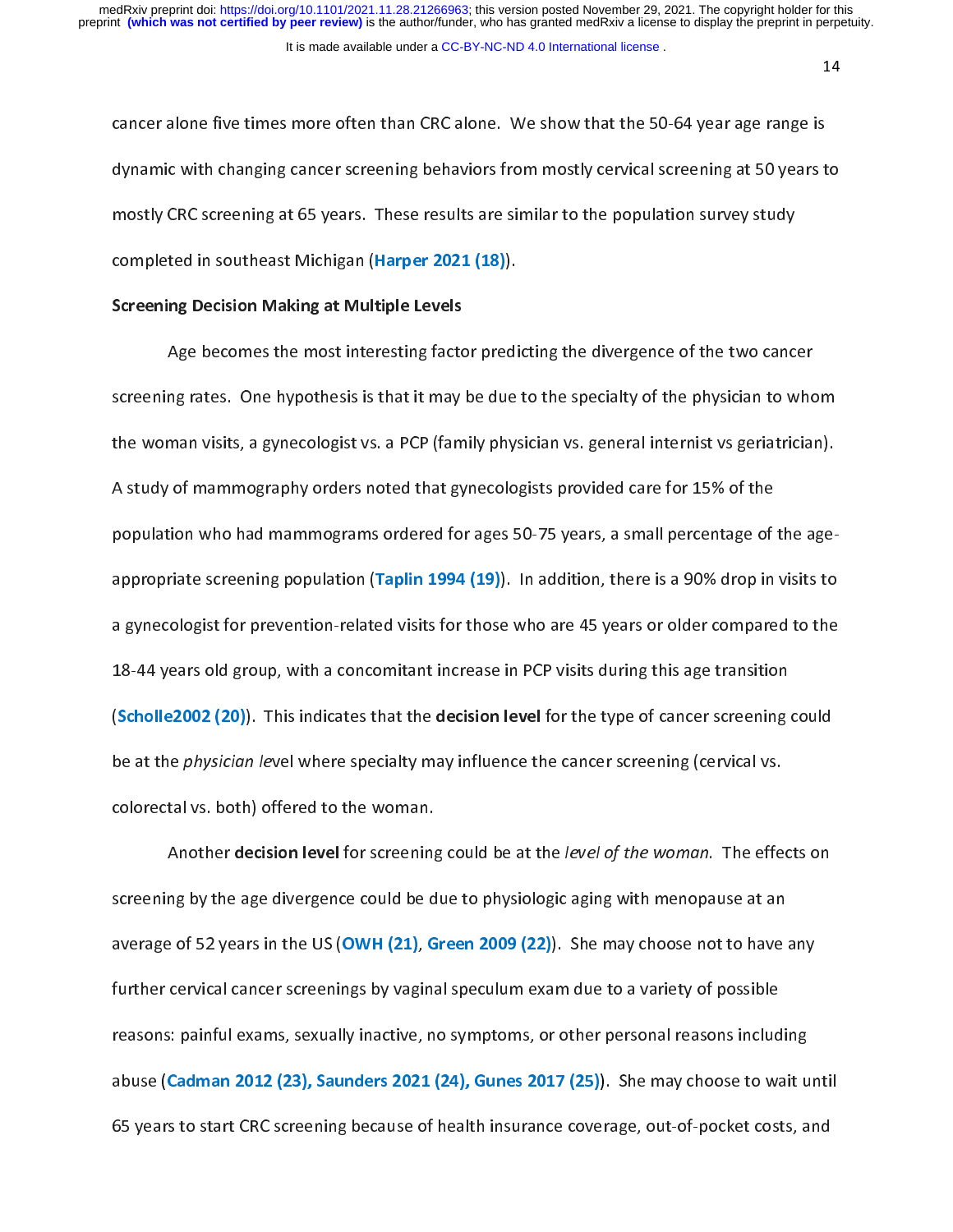15

high deductibles, or because of the time off from work necessary to complete the preparation<br>and exam if colonoscopy is the chosen modality for screening.

Decision making about screening could also reside at the health system as was evident during COVID when mailed FIT tests were sent to enrollees in response to the drop in cancer screenings (BCBS 2020 (26), Gupta 2020 (27), Gorin 2020 (28) Van Hoy 2020 (29)). It is wellestablished that CRC screening, as recommended by the USPSTF (USPSTF 2016 (12), USPSTF<br>2021 (13)) can be completed by any of six available tests, three of which are home-based: fecal established that CRC screening, as recommended by the USPSTF (CRC screen (12), USPSTF<br>2021 (13)) can be completed by any of six available tests, three of which are home-based: fer<br>occult blood test (FOBT), fecal immunochem 2021 (13)<br>2022 (13) occult blood test (FOBT), fecal immunochemical test (FIT), and multitarget stool DNA (FIT-DNA,<br>2010 Cologuard®). Most recently, the American Cancer Society (ACS) and the USPSTF have<br>2021 Cancer Screenin Cologuard<sup>®</sup>). Most recently, the American Cancer Society (ACS) and the USPSTF have recommended primary HPV testing for women 25/30-65 years for cervical cancer screening (ACS (30), USPSTF 2018 (11)) as the test that provides the most benefit for the least harms which can also be an at-home test, a well-accepted option (Maver 2020 (31), Kim 2017 (32), El<br>Khoury 2021 (8)). Nevertheless, our data show that of those women who only choose one Whoury 2021 (8)). Nevertheless, our data show that of those women who only choose one<br>cancer to screen for, cervical cancer will be almost 5 times more likely to be the screen chosen.<br>We hypothesize from our study that If Example 2021 (8)). Nevertheless, our about the choritance of those worked to be the screen chose<br>Cancer to screen for, cervical cancer will be almost 5 times more likely to be the screen chos<br>We hypothesize from our study We hypothesize from our study that If a home-based cervical cancer screening was FDA approved, it could enhance uptake of the already FDA approved CRC home-based testing for women in this vulnerable age range (Bakr 2020 (9), Jaklevic 2020 (10)).

Another hypothesis-generating result of this study is that the hig<br>cancer screening among the least educated may represent screening div<br>routine primary care. Perhans the single screen was completed at a location Another hypothesis-generating result of this study is that the high rates of a single routine primary care. Perhaps the single screen was completed at a local health fair, worksite, or a targeted program for that single cancer (NBCCEDP 2020 (33), CRCCP 2020 (34)), achieving or a targeted program for that single cancer (NBCCEDP 2020 (2020 2020 2020 (2021), achieving<br>the maximum screening rates in this manner, but still below the HP2030 goals. We have shown<br>that women who screen for one cancer the maximum screening rates in this manner, but still below the HP2030 goals. We have shown in<br>that women who screen for one cancer do not necessarily screen for other cancers. In prior that women who screen for one cancer do not necessarily screen for  $\mathcal{L}_\text{max}$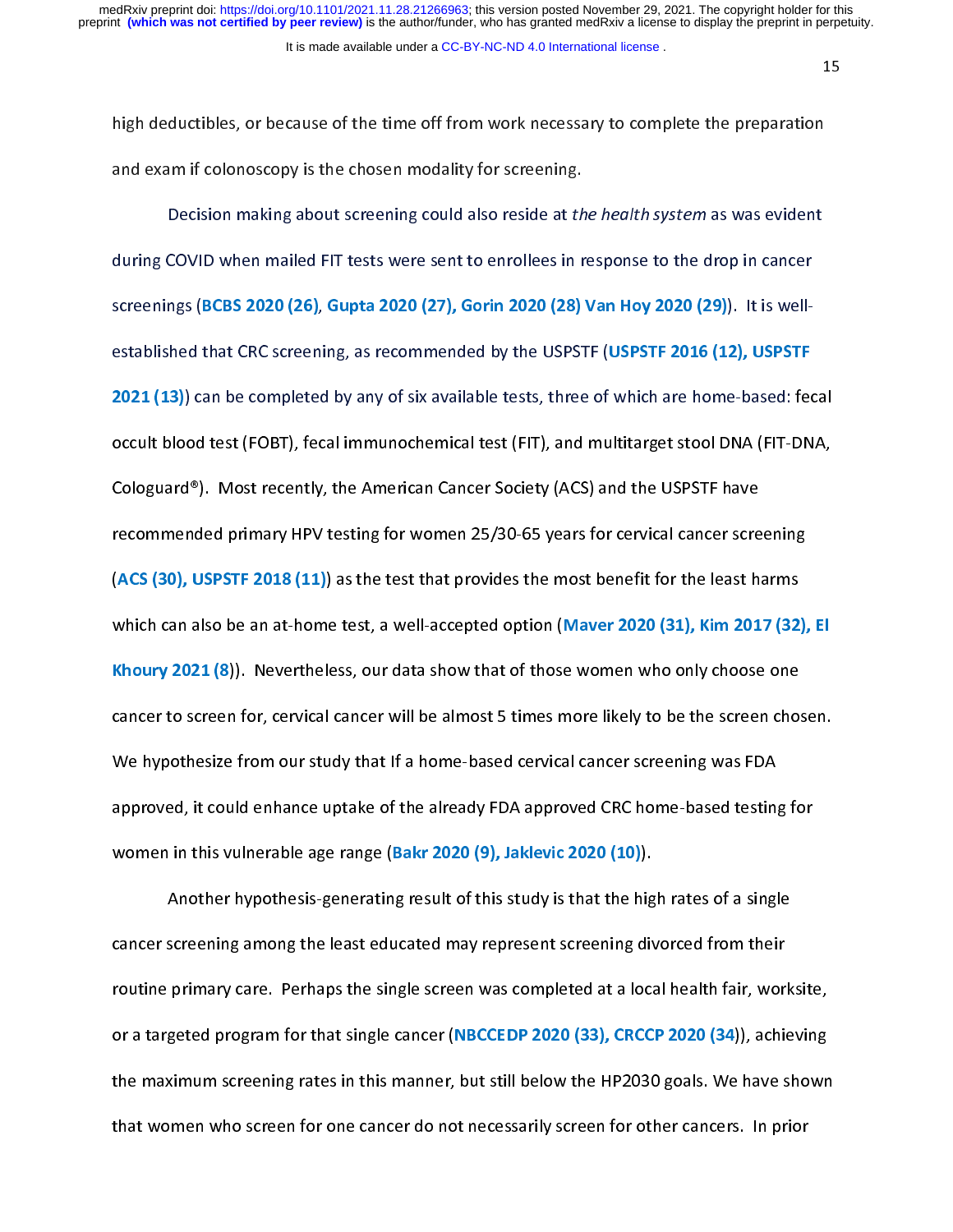16

work, we have shown that having a strong relationship with a primary care physician (PCP)<br>leads to greater participation in dual cervical and colorectal cancer screens (Harper 2021 (35)) and we encourage leveraging the power of the PCP-woman dyad to address her multiple<br>competing health needs. We showed that the single screen predictors of self-reported location<br>(urban us sural) and employment status (Harp and we encourage leveraging the power of the PCP-woman dyad to address her multiple<br>competing health needs. We showed that the single screen predictors of self-reported loc (urban vs rural) and employment status (Harper 2020  $(6)$ ) were not associated with dual screening in the final multivariate multinominal model. Again, this could support the hypothesis that the relationship between the PCP and woman rather than their location or her<br>insurance type may increase cancer screening rates beyond the single cancer screen.<br>Limitations insurance type may increase cancer screening rates beyond the single cancer screen. insurance type may increase cancer screening rates beyond the single cancer screen.

BRFS<br>validated me<br>renorted car ed medical records or claims data (St Clair 2017 (36)). Others have shown that the reported cancer screens could be mistakenly over-estimated by about half of those who did not have a screen, whereas they accurately reflect those who have screened (Anderson 2019 (37), Bonafede 2019 (38)). In addition, for cervical cancer screening, likely, women were not aware of the screening modality being used, and hence overestimated Pap alone screening when cotesting may have been done (Watson 2018 (39)). For women 50-65 years old, though, cotesting is less common than Pap testing alone mitigating that possible over-estimation (Watson<br>2018 (39)).

Our age range, 50-64 years, was aligned with the screening guidelines at the time of  $2018$ <br>BRFSS 2018 our age range, 50-64 years, was aligned with the screening guidelines at the time of<br>1018 survey. The most recent CRC recommendations by USPSTF move the age of initiation of CRC screening to 45 years, providing a greater potential age gap to be addressed for dual screening. Finally, our work applies to the United States and the health care structure it provides. These results may not apply to other national health care systems. it provides. These results may not apply to other national health care systems.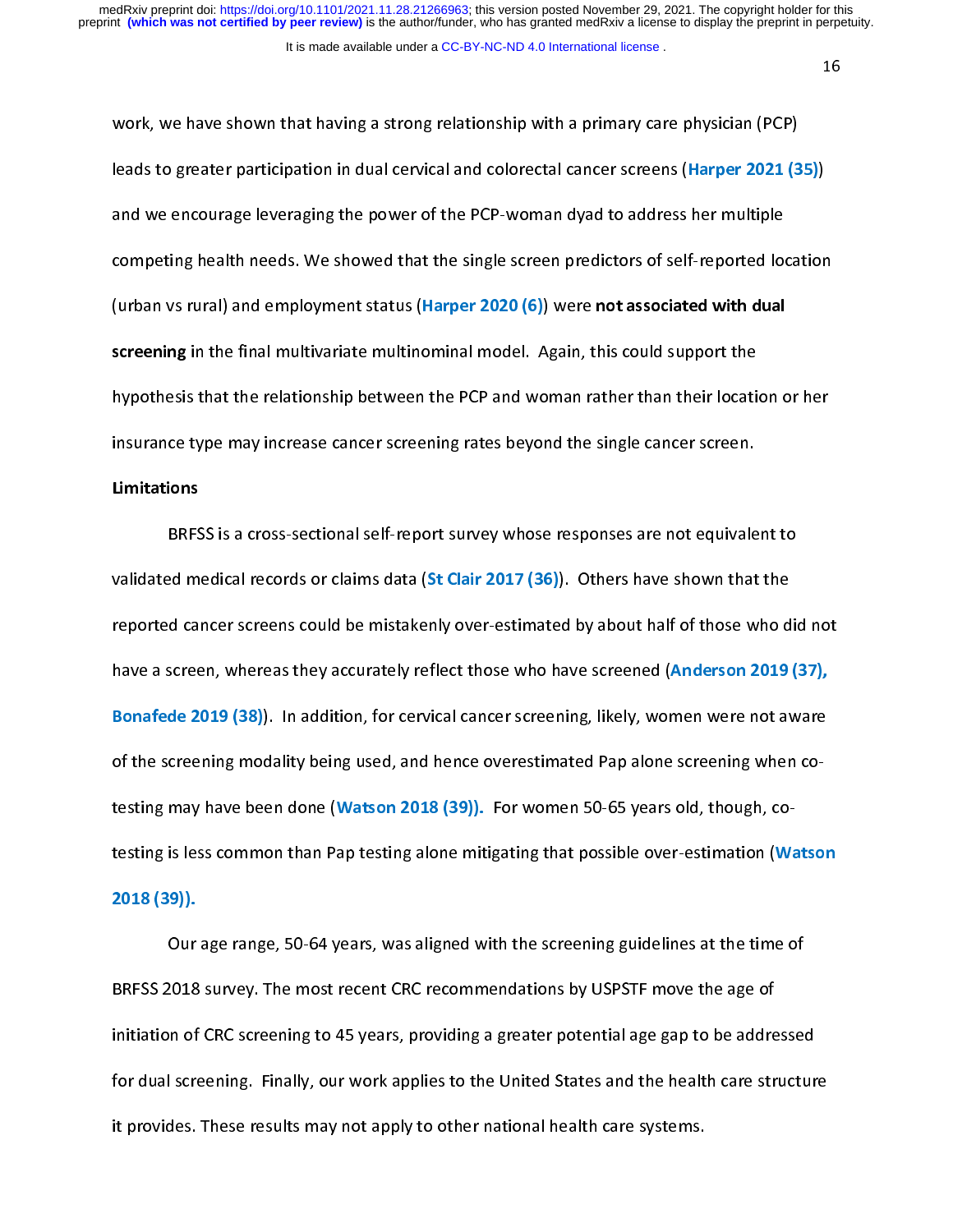medRxiv preprint doi: [https://doi.org/10.1101/2021.11.28.21266963;](https://doi.org/10.1101/2021.11.28.21266963) this version posted November 29, 2021. The copyright holder for this<br>preprint (which was not certified by peer review) is the author/funder, who has grante

# **Conclusions**

We sl<br>from those a<br>screening on ose associated with single cancer screens and that the risk factors for cervical cance<br> screening only are different from CRC screening only. We showed that women who have dual screening compared to no screening are more likely to have had prior cancer. screening compared to no screening are more likely to have had prior cancer.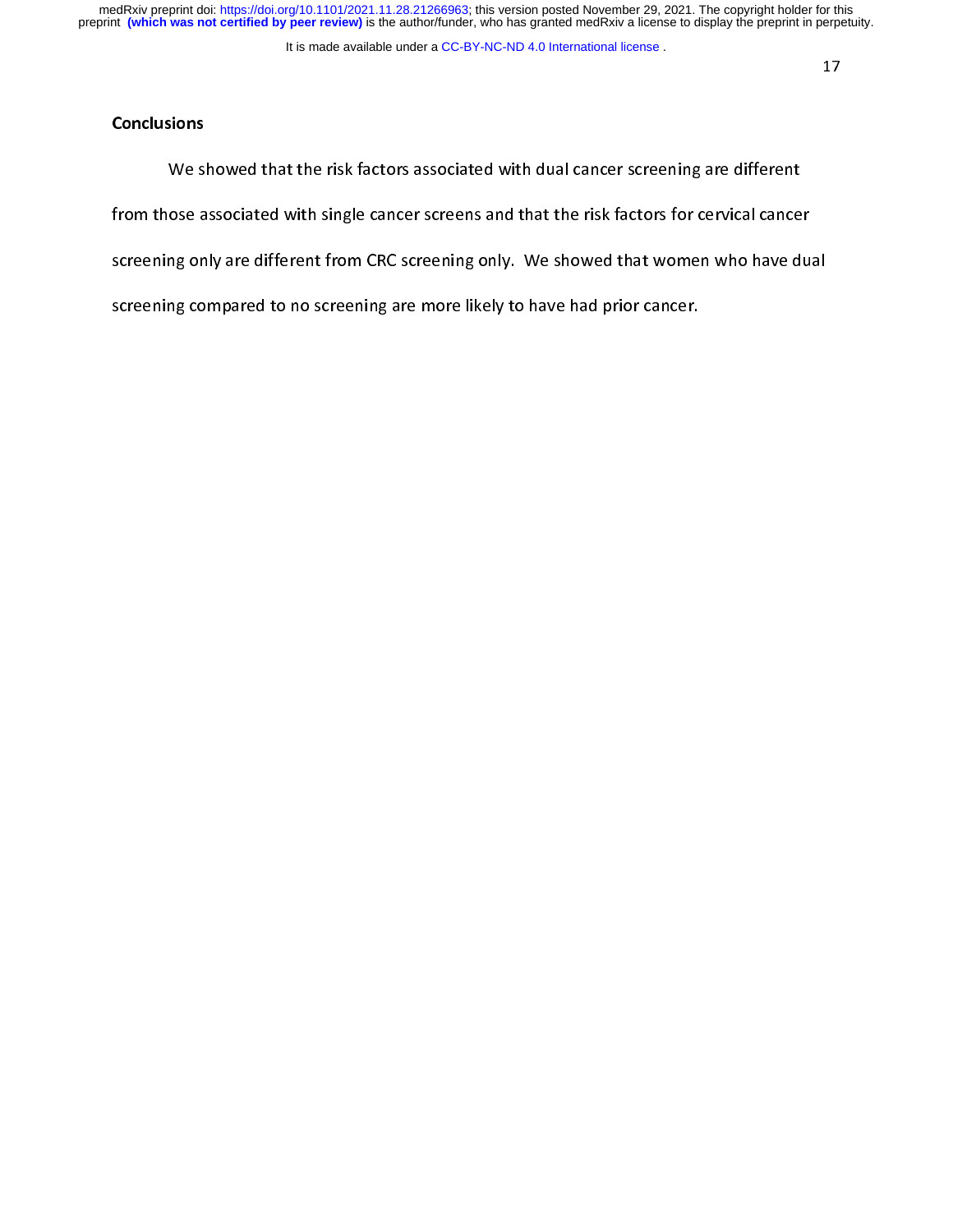It is made available under a CC-BY-NC-ND 4.0 International license.

# **References**

1 Office of Disease Prevention and Health Promotion. n.d. Increase the proportion of people  $\overline{\phantom{a}}$ 

who discuss interventions to prevent cancer with their providers  $-$  C-RO2.

https://health.gov/healthypeople/objectives-and-data/browse-objectives/cancer/increase-

proportion-people-who-discuss-interventions-prevent-cancer-their-providers-c-r02 proportion-people-who-discuss-interventions-prevent-cancer-their-providers-c-r02

 $\frac{1}{2}$ 

2 Behavioral Risk Factor Surveillance System 2019 Codebook.<br>https://www.cdc.gov/brfss/annual\_data/2019/pdf/codebook19\_llcp-v2-508.HTML https://www.cdc.gov/brfss/annual\_data/2019/pdf/codebook192-508.html  $\mu$ 

 $\frac{1}{2}$ 3 National Cancer Institute Cancer Trends Progress Reports: Colorectal Cancer Screening.<br>https://progressreport.cancer.gov/detection/colorectal cancer 30 October 2020. Accessed  $h(x) = 3$  October 30 October 30 October 30 October 30 October 30 October 30 October 30 October 30 October 30 October 30 October 30 October 30 October 30 October 30 October 30 October 30 October 30 October 30 October 30 Oct March 10, 2021.

 $\overline{a}$ 4 Joseph DA, King JB, Dowling NF, Thomas CC, Richardson LC. Vital Signs: Colorectal Cancer 10.15585/mmwr.mm6910a1 10.15585/mmwr.mm6910a1

 $\frac{1}{2}$ 5 National Cancer Institute Cancer Trends Progress Reports: Breast, Cervical, and Colorectal<br>Cancers - Early Detection Summary Table. https://progressreport.cancer.gov/tables/breastcervical 30 October 2020. Accessed March 10, 2021. <u>cervica</u>l 30 October 2020. Accessed March 10, 2021.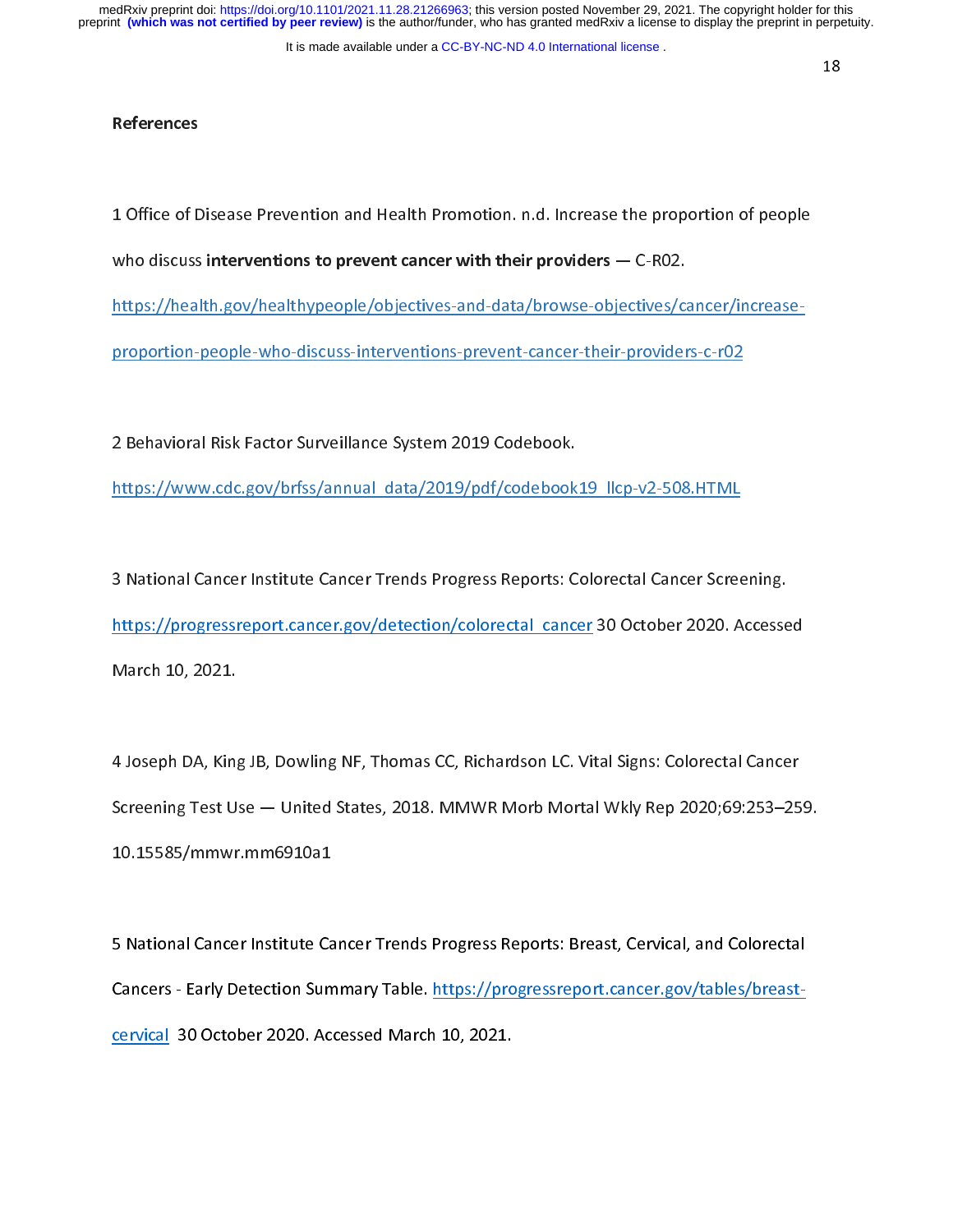# It is made available under a [CC-BY-NC-ND 4.0 International license](http://creativecommons.org/licenses/by-nc-nd/4.0/) .

6.Harper DM, Plegue M, Harmes KM, Jimbo M, SheinfeldGorin S. Three large scale surveys the United States. Prev Med. 2020 Jan;130:105880. doi: 10.1016/j.ypmed.2019.105880. Epub 2019 Nov 1. PMID: 31678587; PMCID: PMC8088237. 2019 Nov 1. PMID: 31678587; PMCID: PMC8088237.

 $\frac{1}{2}$ 7 World Health Organization. (2017). Guide to cancer early diagnosis. World Health<br>Organization. https://apps.who.int/iris/handle/10665/254500. License: CC BY-NC-SA 3.0 IGO Organization. https://apps.who.int/iris/handle/10665/254500. License: CC BY-NC-SA 3.0 IGO

 $\overline{\mathbf{r}}$ 8 El Khoury C, Haro E, Alves M, O'Dwyer MC, Meixner K, Crespo Albiac L, Capizzano JN, home cancer screening attitudes during SARS-CoV-2 pandemic. Journal of Patient-Centered Research and Reviews. 2021 In press. Research and Reviews. 2021 In press.

 $\frac{1}{2}$ 9 Bakr O, Afsar-Manesh N, Raja N, Dermenchyan A, Goldstein NJ, Shu SB, May FP. Application of Cancer Screening. Clin Transl Gastroenterol. 2020 Jan;11(1):e00115. doi: 10.14309/ctg.0000000000000115. PMID: 31972609; PMCID: PMC7056051.  $\frac{1}{300}$ 

 $\overline{\phantom{a}}$ 10 Jaklevic MC. Pandemic Spotlights In-home Colon Cancer Screening Tests. JAMA. 2020 Dec<br>23. doi: 10.1001/jama.2020.22466. Epub ahead of print. PMID: 33355612. 23. doi: 10.1001/jama.2020.22466. Epub ahead of print. PMID: 33355612.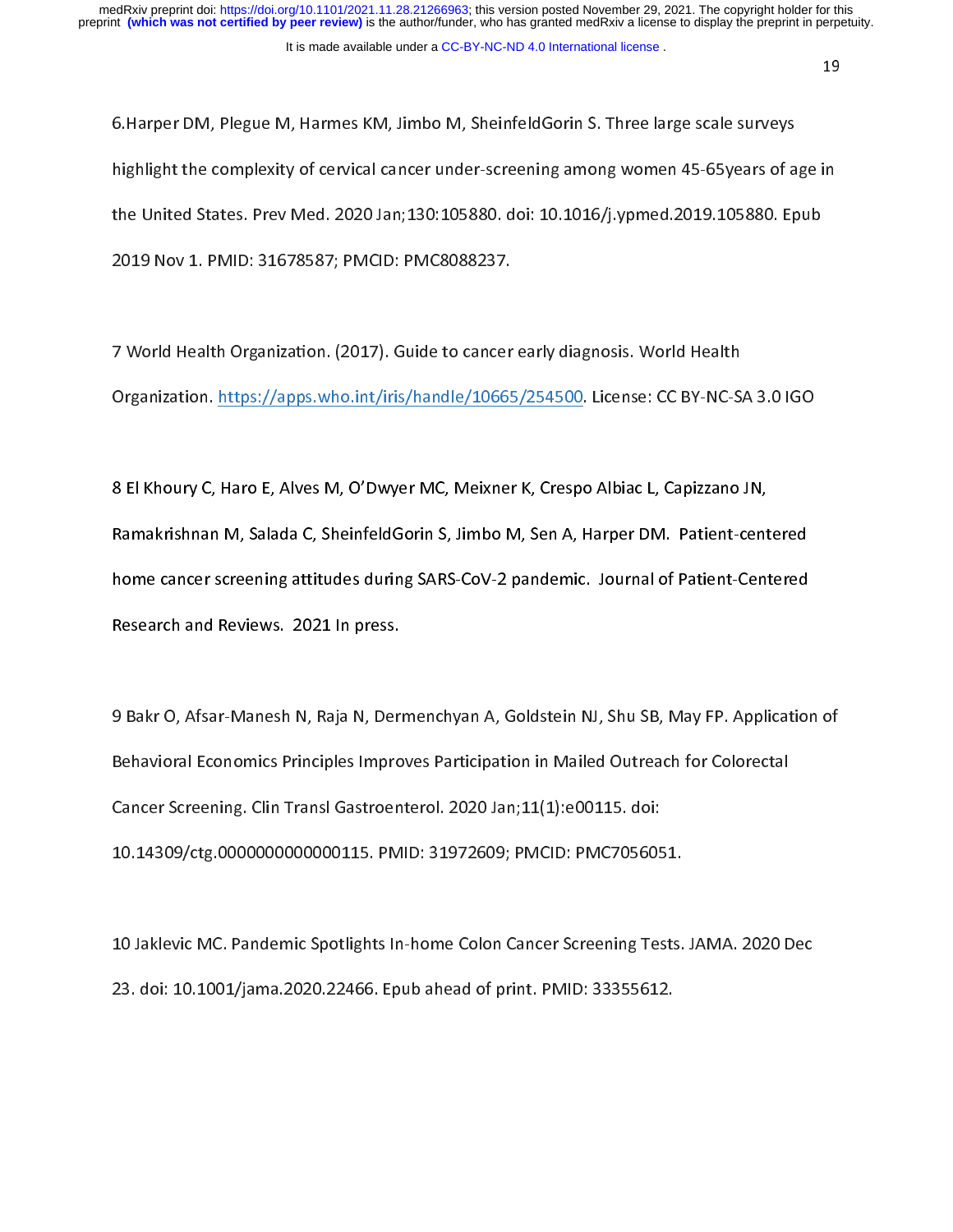20

11 US Preventive Services Task Force. Screening for Cervical Cancer: US Preventive Services<br>Task Force Recommendation Statement. JAMA. 2018;320(7):674–686.

doi:10.1001/jama. 2018. 10897 doi:10.1001/jama.2018.1001.<br>.

 $\overline{\phantom{a}}$ 12. US Preventive Services Task Force, Bibbins-Domingo K, Grossman DC, Curry SJ, Davidson<br>KW, Epling JW Jr. García FAR. Gillman MW. Harper DM. Kemper AR. Krist AH. Kurth AE. Landefeld CS, Mangione CM, Owens DK, Phillips WR, Phipps MG, Pignone MP, Siu AL. Screening for Colorectal Cancer: US Preventive Services Task Force Recommendation Statement. JAMA. for Colorectal Colorectal Colorectal Colorectal Colorectal Colorectal Colorectal Colorectal Colorectal Colorec  $2015(33)$ 

 $\overline{\phantom{a}}$ 13. US Preventive Services Task Force, Davidson KW, Barry MJ, Mangione CM, Cabana M, DK, Pbert L, Silverstein M, Stevermer J, Tseng CW, Wong JB. Screening for Colorectal Cancer: US Preventive Services Task Force Recommendation Statement. JAMA. 2021 May 18;325(19):1965-1977. doi: 10.1001/jama. 2021. 6238. PMID: 34003218. 1977. doi: 10.1001/jama.2021.6238. PMID: 34003218.

 $\overline{\phantom{a}}$ 14. Stata Corp 2017.

 $\overline{\phantom{a}}$ 15. BRFSS sample weights. https://www.cdc.gov/brfss/annual\_data/2018/pdf/Complex-Smple-Weights-Prep-Module-Data-Analysis-2018-508.pdf Weights-Prep-Module-Data-Analysis-2018-508.pdf

 $\frac{1}{2}$ 16. Office of Disease Prevention and Health Promotion n.d. Increase the proportion of females<br>who get screened for cervical cancer — C-09. Healthy people 2030.US Department of Health who get screened for cervical cancer  $\mathcal{L}_{\text{eff}}$  and  $\mathcal{L}_{\text{eff}}$  people  $\mathcal{L}_{\text{eff}}$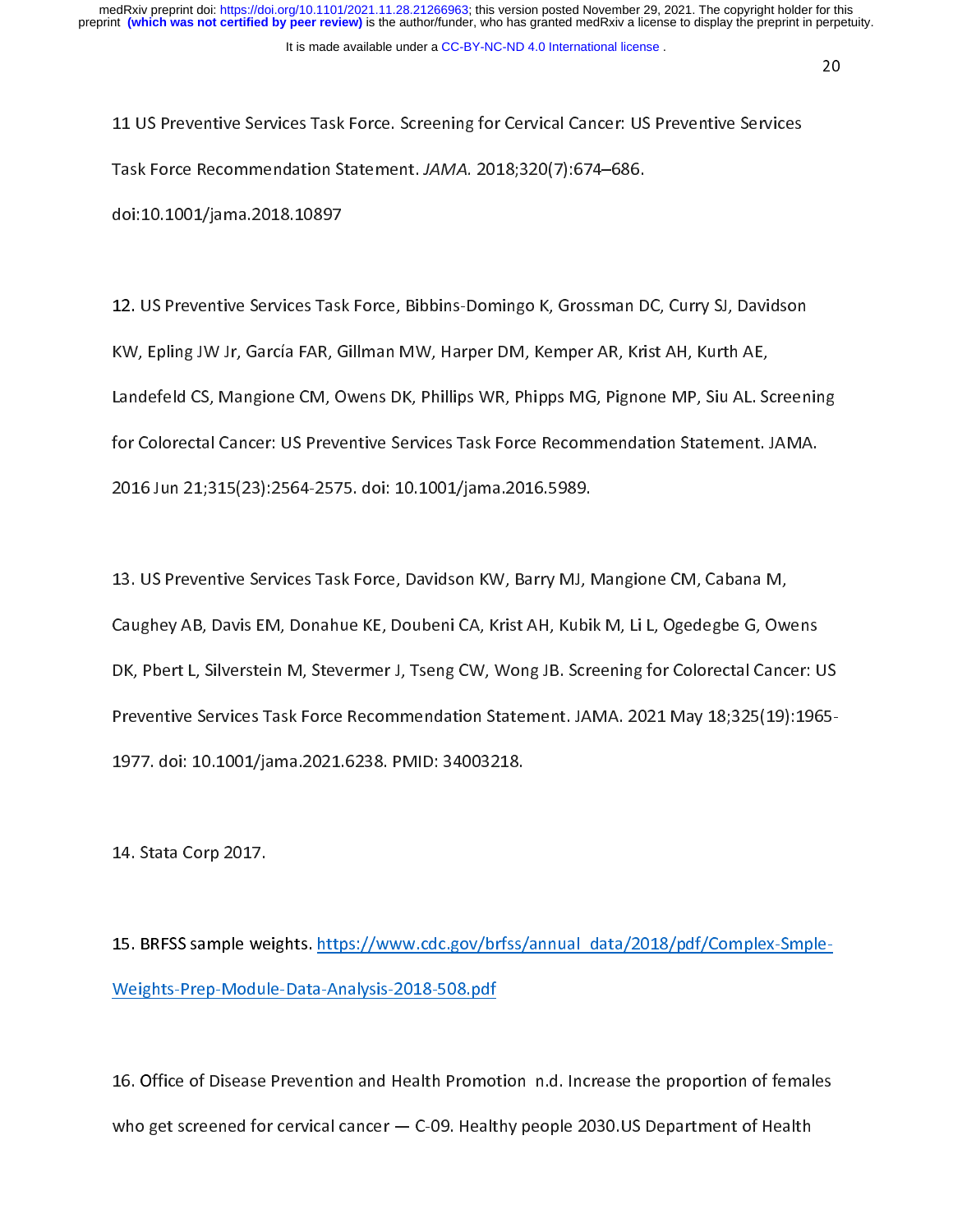and Human Services. https://health.gov/healthypeople/objectives-and-data/browseobjectives/cancer

17. Office of Disease Prevention and Health Promotion n.d. Increase the proportion of adults  $\frac{1}{2}$ who get screened for colorectal cancer  $-$  C-07. Healthy people 2030. US Department of Health who get screened for colorectal cancer — C-07. Healthy people 2030.US Department of Health.<br>and Human Services.

 $\overline{\phantom{a}}$ 18 Harper DM, Plegue M, Sen A, Gorin SS, Jimbo M, Patel MR, Resnicow K. Predictors of<br>screening for cervical and colorectal cancer in women 50-65 years old in a multi-ethnic population. Preventive Medicine Reports. 2021. In press. population. Preventive Medicine Reports. 2021. In press.

 $\overline{\phantom{a}}$ 19. Taplin SH, Taylor V, Montano D, Chinn R, Urban N. Specialty differences and the ordering of<br>screening mammography by primary care physicians. J Am Board Fam Pract. 1994 Sep-Oct; 7(5): 375-86. PMID: 7810354. October 2007, PMID: 7810354. PMID: 7810354. PMID: 7810354. PMID: 78104. PMID: 78104. PMID: 78104. PMID: 78104.

 $\frac{1}{2}$ 20. Scholle SH, Chang JC, Harman J, McNeil M. Trends in women's health services by type of<br>physician seen: data from the 1985 and 1997-98 NAMCS. Womens Health Issues. 2002 Jul-Aug; 12(4): 165-77. doi: 10.1016/s1049-3867(02)00139-1. PMID: 12093581.  $\mathcal{L}(\mathcal{A})$ 

 $\frac{1}{2}$ 21. Office on Women's Health. https://www.womenshealth.gov/menopause/menopause-201. Office on Women's Health. https://www.womenshealth.gov/menopause-menopause-menopause-menopause-menopause-<br>Distribution of the Menopause-menopause-menopause-menopause-menopause-menopause-menopause-menopause-menopausebasics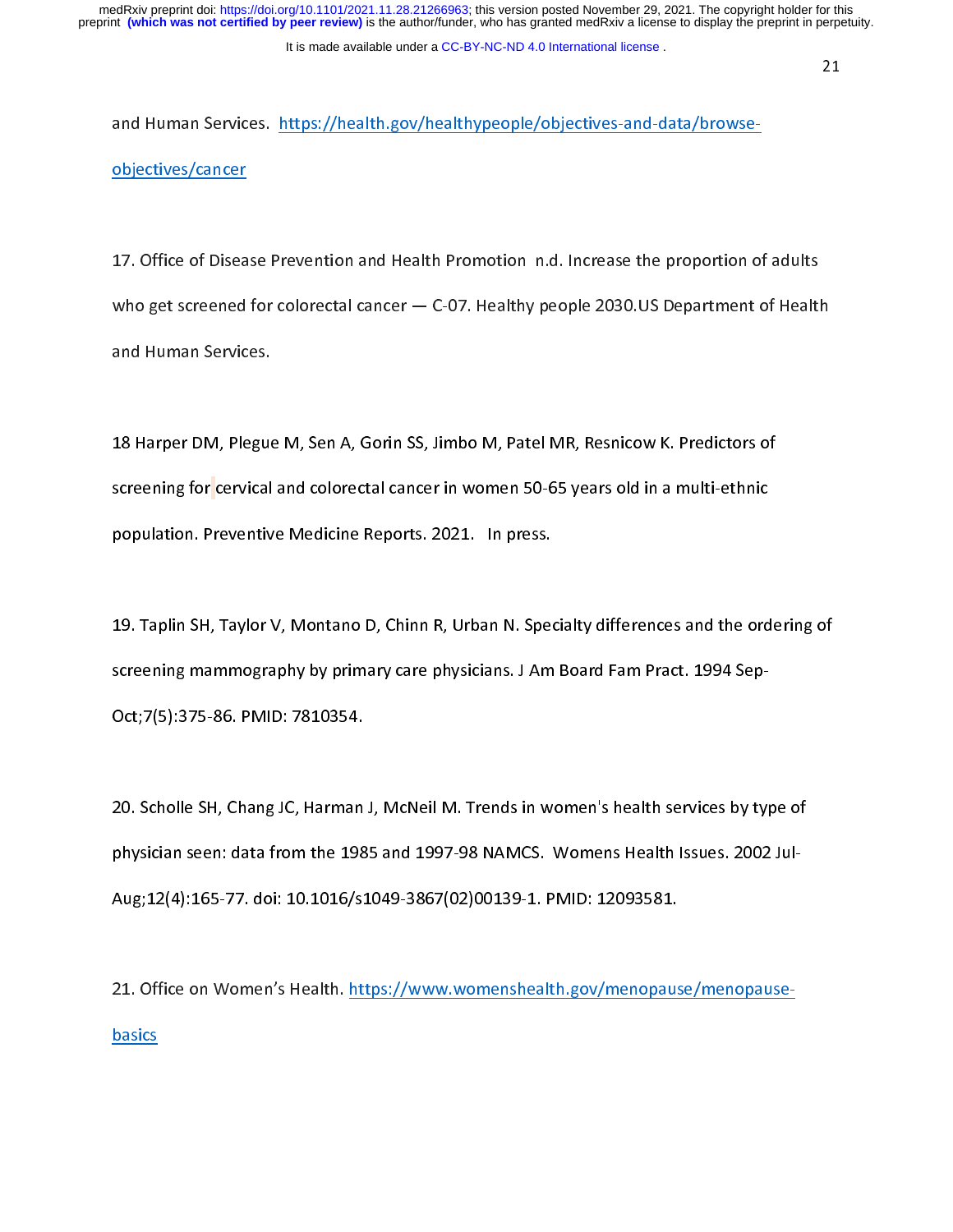22. Green R, Santoro N. Menopausal symptoms and ethnicity: the Study of Women's Health<br>Across the Nation. Womens Health (Lond). 2009 Mar;5(2):127-33. doi: 10.2217/17455057.5.2.127. PMID: 19245351; PMCID: PMC3270699.

10.2217/17455057.5.2.127. PMID: 19245351; PMCID: PMC3270699.

 $\frac{1}{2}$ 23. Cadman L, Waller J, Ashdown-Barr L, Szarewski A. Barriers to cervical screening in women 2012;38(4):214-220. doi:10.1136/jfprhc-2012-100378  $2012;38$ 

 $\frac{1}{2}$ 24. Saunders CL, Massou E, Waller J, Meads C, Marlow LA, Usher-Smith JA. Cervical screening<br>attendance and cervical cancer risk among women who have sex with women. J Med Screen. 2021 Jan 21:969141320987271. doi: 10.1177/0969141320987271. Epub ahead of print. PMID: 21:26911. 21:069141. doi: 10.117. doi: 10.117. epub ahead of print. PMID: 10.1177<br>33476213.

 $\frac{1}{2}$ 25. Güneş G, Karaçam Z. The Feeling of Discomfort During Vaginal Examination, History of Aug; 26(15-16): 2362-2371. doi: 10.1111/jocn. 13574. Epub 2017 Feb 8. PMID: 27603931. Aug;26(2): 26):2362-2371. doi: 10.11232-2573. Aug; 10.1111. The part 2021. Feb 8. PMID: 27603931.<br>...

 $\frac{1}{2}$ 26. Home Testing Kits Provide Access to Screenings Disrupted by COVID-19. Aug. 13, 2020.<br>https://www.bcbstx.com/newsroom/category/collaborative-care/home-testing-kits-colorectal- $\epsilon$ ancer $\epsilon$ cancer

 $\frac{1}{2}$ 27. Gupta S, Coronado GD, Argenbright K, Brenner AT, Castañeda SF, Dominitz JA, Green B,<br>Issaka RB, Levin TR, Reuland DS, Richardson LC, Robertson DJ, Singal AG, Pignone M. Mailed Issaka RB, Levin TR, Reuland DS, Richardson LC, Robertson DJ, Singal AG, Pignone M. Mailed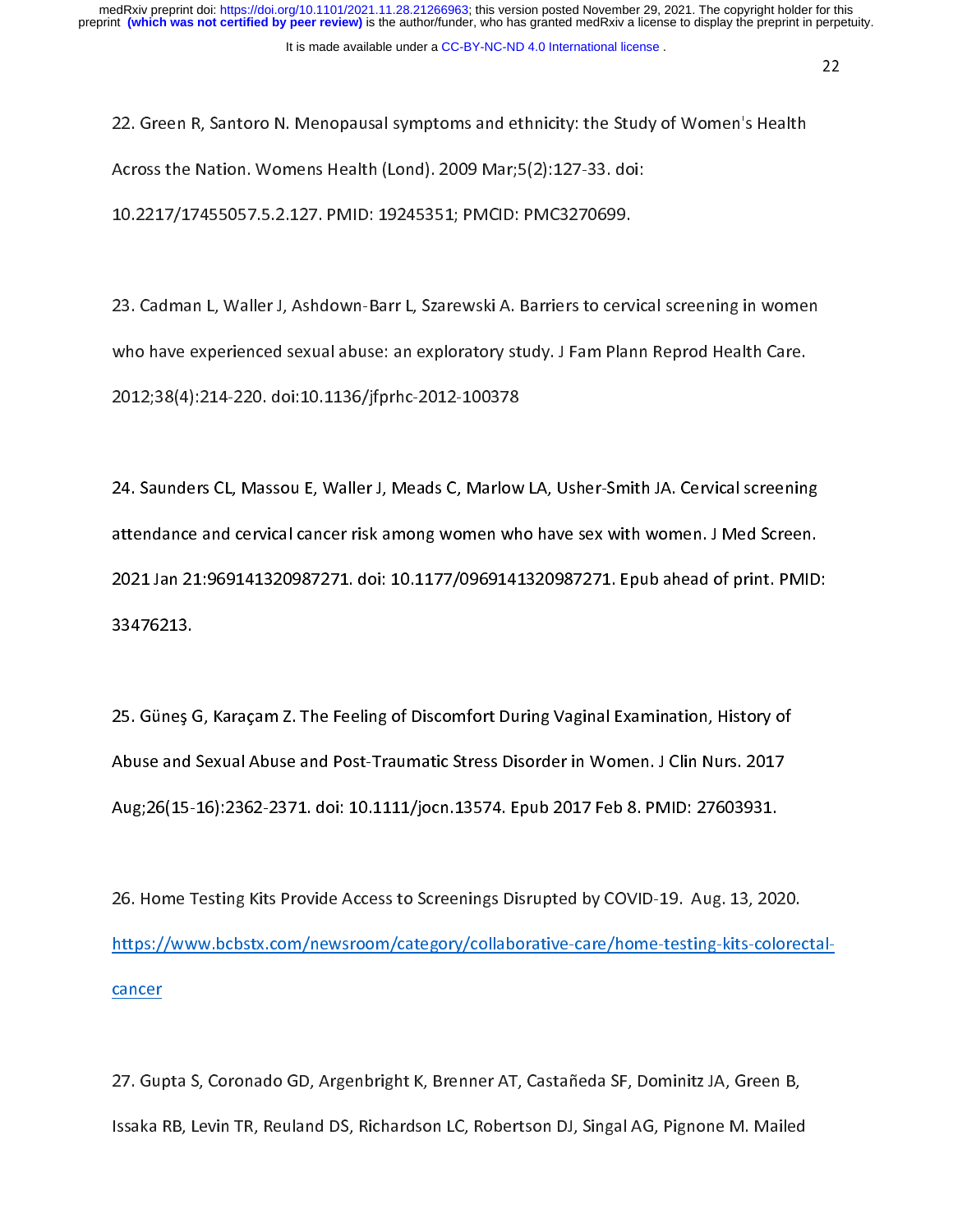fecal immunochemical test outreach for colorectal cancer screening: Summary of a Centers for<br>Disease Control and Prevention-sponsored Summit. CA Cancer J Clin. 2020 Jul;70(4):283-298. doi: 10.3322/caac.21615. Epub 2020 Jun 25. PMID: 32583884; PMCID: PMC7523556.  $\ddot{x}$ 

 $\frac{1}{2}$ 28. Gorin SNS, Jimbo M, Heizelman R, Harmes KM, Harper DM. The future of cancer screening<br>after COVID-19 may be at home. Cancer. 2021 Feb 15;127(4):498-503. doi: 10.1002/cncr.33274. Epub 2020 Nov 10. PMID: 33170520. Epub 2020 Nov 10. PMID: 33170520.

 $\frac{1}{2}$ 29. Van Hoy, S. Humana mailing out 1 million health screening kits July 23, 2020. Louisville<br>Business First. https://www.bizjournals.com/louisville/news/2020/07/23/humana-mailing-out-1-million-covid-19-testing-kits.html. Accessed March 9, 2021 <u>1-million-covid-19-testing-kits.html.</u> Accessed March 9, 2021

 $\frac{1}{2}$ 30. Fontham ETH, Wolf AMD, Church TR, Etzioni R, Flowers CR, Herzig A, Guerra CE, Oeffinger Saslow D, Wender RC, Smith RA. Cervical cancer screening for individuals at average risk: 2020 guideline update from the American Cancer Society. CA Cancer J Clin. 2020 Sep;70(5):321-346. doi: 10.3322/caac.21628. Epub 2020 Jul 30. PMID: 32729638. doi: 10.3322/caac.21628. Epub 2020 Jul 30. PMID: 32729638.

 $\frac{1}{2}$ 31. Maver PJ, Poljak M. Primary HPV-based cervical cancer screening in Europe:<br>implementation status, challenges, and future plans. Clin Microbiol Infect. 2020 May;26(5):579-583. doi: 10.1016/j.cmi.2019.09.006. Epub 2019 Sep 17. PMID: 31539637. 583. doi: 10.1016/j.cmi.2019.09.006. Epub 2019 Sep 17. PMID: 31539637.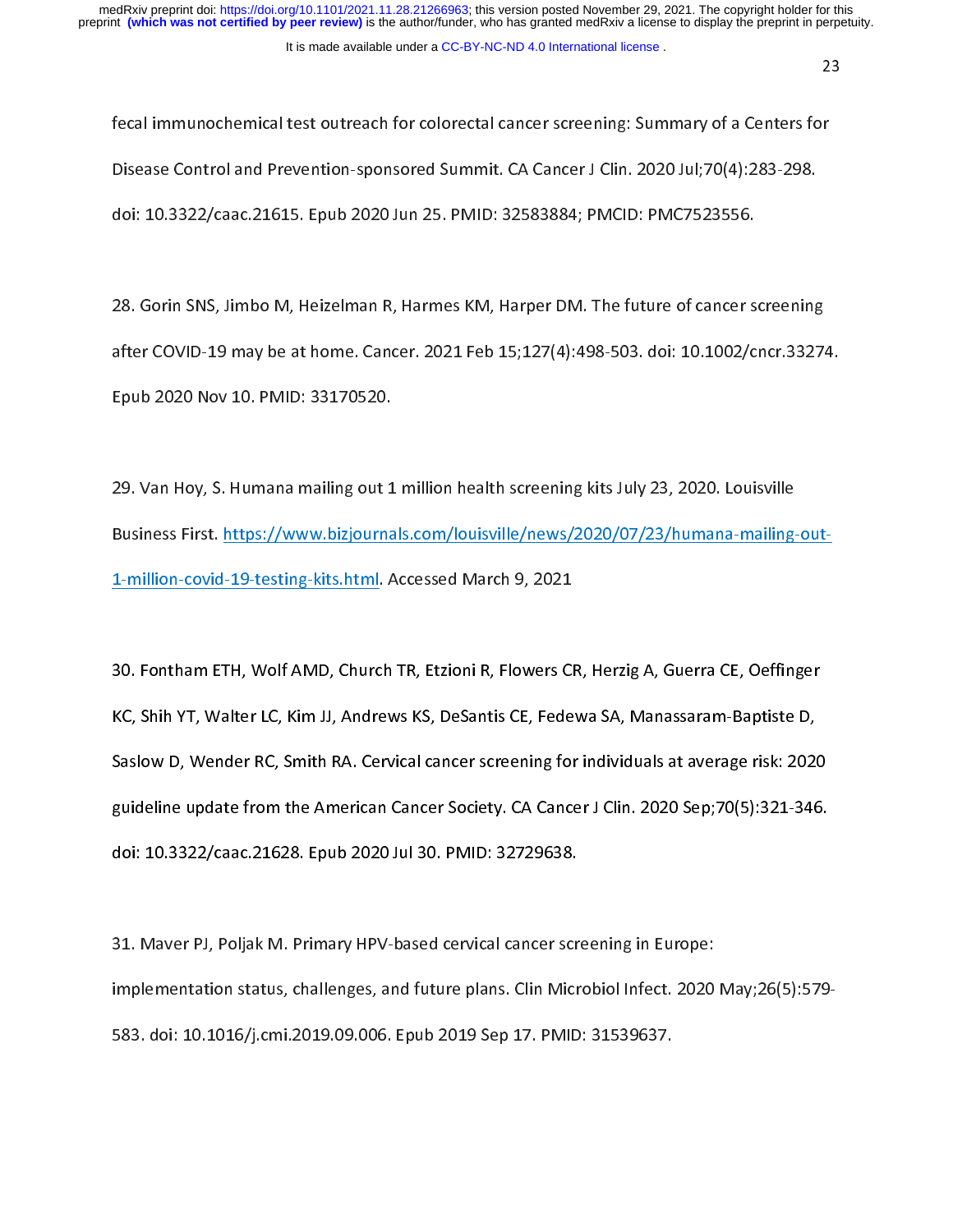32. Kim JJ, Burger EA, Regan C, Sy S. Screening for Cervical Cancer in Primary Care: A Decision<br>Analysis for the US Preventive Services Task Force. JAMA. 2018 Aug 21;320(7):706-714. doi: 10.1001/jama. 2017. 19872. PMID: 30140882 10.1001/jama.2017.19872. PMID: 30140882

 $\frac{1}{2}$ 33. NBCCED P. 2020. <u>2020. https://www.cdc.gov/cancer.gov/cancer.gov/</u> Accessed October 18, 2020.<br>.

 $\frac{1}{2}$ 34. Cancer . 2020. https://www.com/crcep/about.html . Accessed October 18, 2020. html . Accessed October 18, 20<br>2020. https://www.com/crcop/about.html . Accessed October 18, 2020. html . Accessed October 18, 2020. html . A

 $\frac{1}{2}$ 35. Harper DM, Tariq M, Alhawli A, Syed N, Patel MR, Resnicow K. Cancer risk perception and<br>knowledge and physician communication behaviors: specific influences on cervical cancer and colorectal cancer screening in women 50-65 years old. Submitted 2021 eLIFE colorectal cancer screening in women 50-65 years old. Submitted 2021 can be

 $\frac{1}{2}$ 36. St Claims , Jacobette E, Zhao H, T, Shigar E, Ca, Seneman, Sectional P, Claims to Assess Disease Prevalence: It's Complicated. Med Care. 2017 Aug:55(8):782-788. ( Claims to Assess Disease Prevalence: It's Complicated. Med Care. 2017 Aug;55(8):782-788. doi:<br>10.1097/MLR.000000000000753. PMID: 28617703: PMCID: PMC5507726. 10.1097/MLR.0000000000000753. PMID: 28617703; PMCID: PMC5507726.

 $\frac{1}{2}$ 37. Anderson J, Bourne D, Peterson K, Mackey K. Evidence Brief: Accuracy of Self-report for<br>Cervical and Breast Cancer Screening. Washington (DC): Department of Veterans Affairs (US);  $\begin{array}{ccccc} \texttt{C} & \texttt{C} & \texttt{C} & \texttt{C} & \texttt{C} \ \texttt{C} & \texttt{C} & \texttt{C} & \texttt{C} & \texttt{C} \ \texttt{C} & \texttt{D} & \texttt{C} & \texttt{D} & \texttt{C} \ \texttt{C} & \texttt{D} & \texttt{D} & \texttt{D} & \texttt{C} & \texttt{C} \ \texttt{D} & \texttt{D} & \texttt{D} & \texttt{D} & \texttt{D} & \texttt{C} \ \texttt{D} & \texttt{D} & \texttt{D} & \text$ 

 $\frac{1}{2}$ 38. Bonafede MM, Miller JD, Pohlman SK, Troeger KA, Sprague BL, Herschorn SD, Winer IH. Breast, Cervical, and Colorectal Cancer Screening: Patterns Among Women With Medicaid and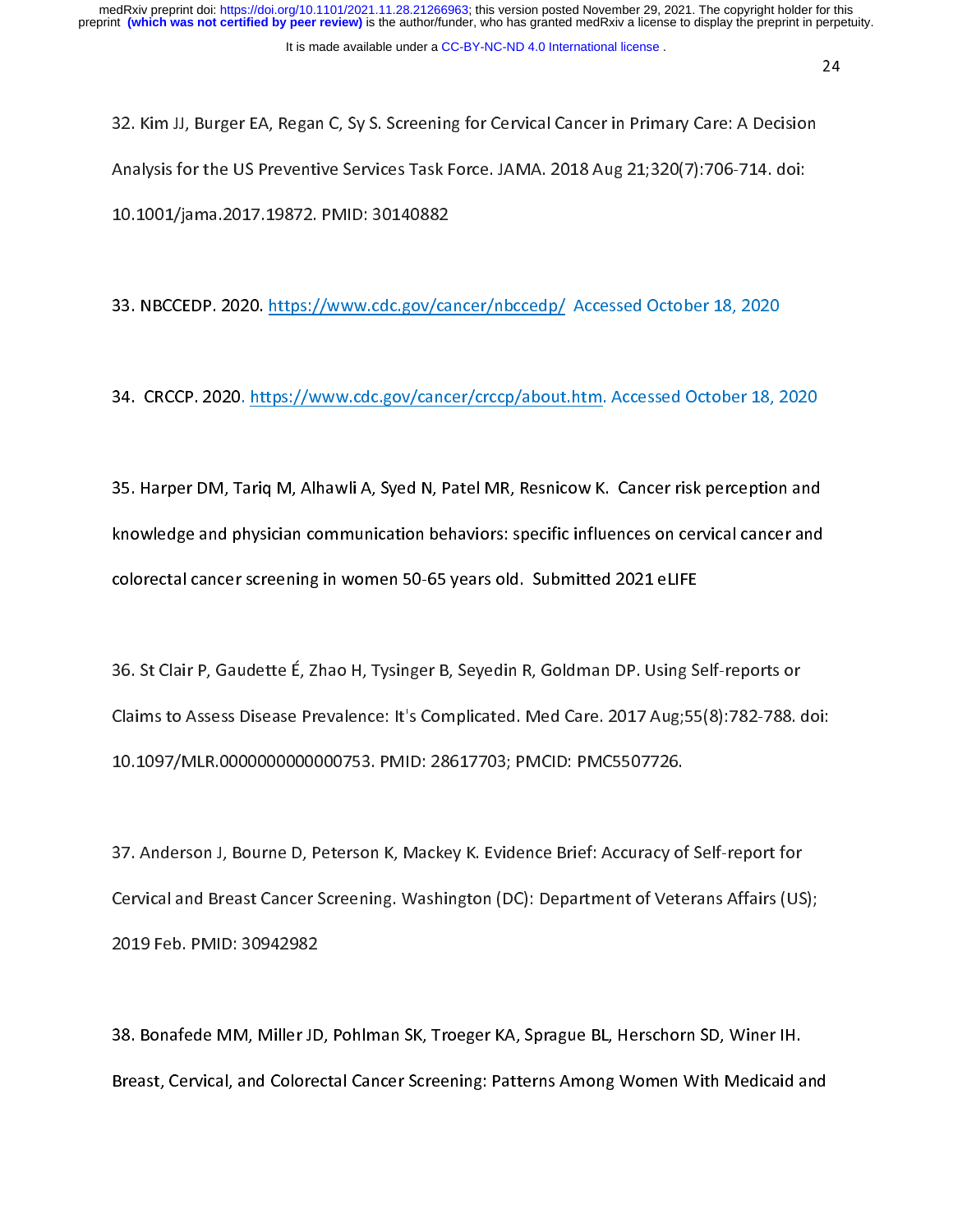Commercial Insurance. Am J Prev Med. 2019 Sep;57(3):394-402. doi:<br>10.1016/j.amepre.2019.04.010. Epub 2019 Aug 1. PMID: 31377088; PMCID: PMC7433028. 10.1016/j.amepre.2019.04.010. Epub 2019 Aug 1. PMID: 31377088; PMCID: PMC7433028.

 $\frac{1}{2}$ 

39. Watson M, Benard V, Flagg EW. Assessment of trends in cervical cancer screening rates<br>using healthcare claims data: United States, 2003-2014. Prev Med Rep. 2018 Feb 2;9:124-130.

doi: 10.1016/j.pmedr.2018.01.010. PMID: 29527465; PMCID: PMC5840841. doi: 10.1016/j.pmedr.2018.1018. PMD: 29627465; PMOD: PMC6840841.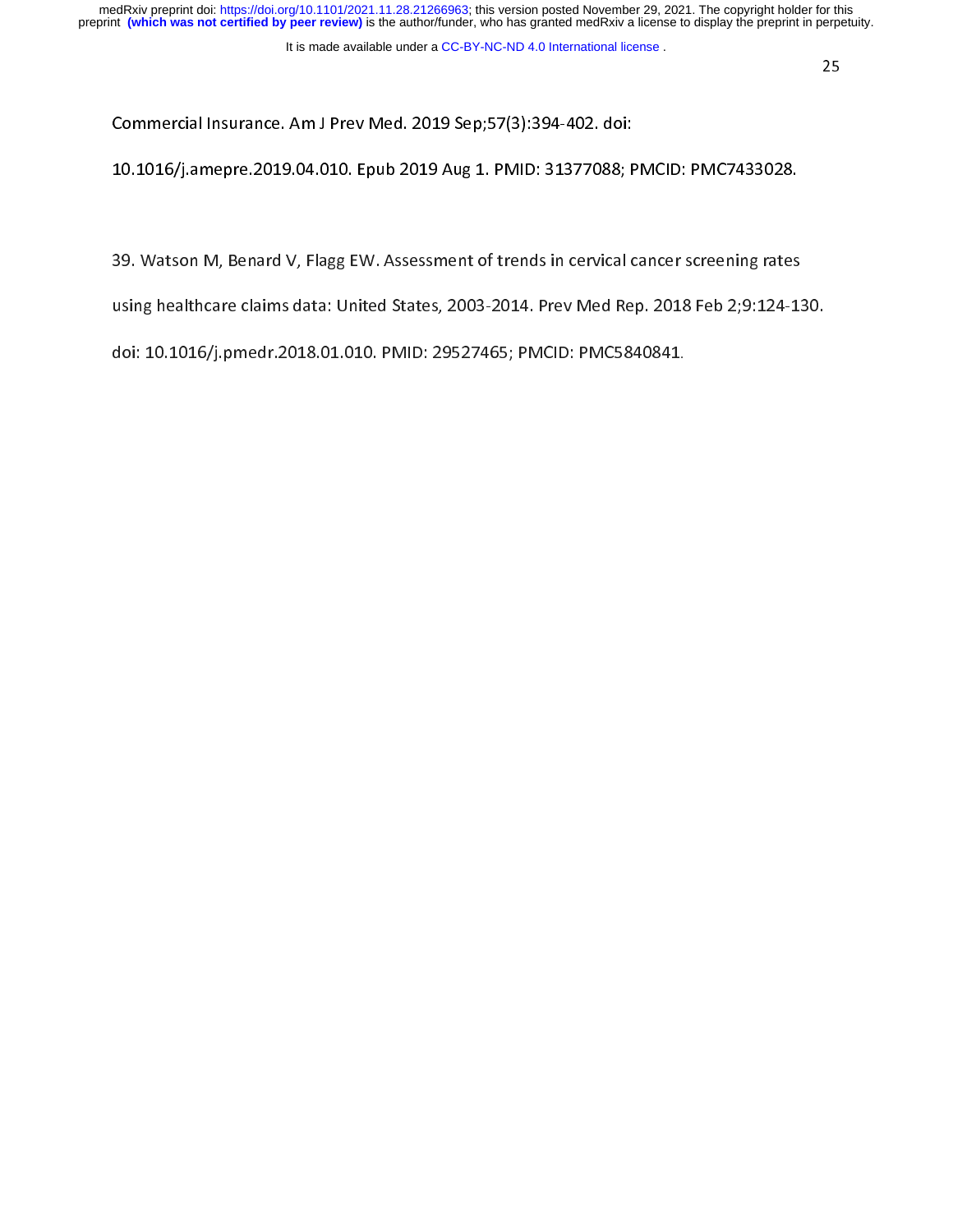medRxiv preprint doi: [https://doi.org/10.1101/2021.11.28.21266963;](https://doi.org/10.1101/2021.11.28.21266963) this version posted November 29, 2021. The copyright holder for this<br>preprint (which was not certified by peer review) is the author/funder, who has grante

It is made available under a [CC-BY-NC-ND 4.0 International license](http://creativecommons.org/licenses/by-nc-nd/4.0/) .

|                                                                                 | Weighted % | Eligible for analysis (n=40,511) |
|---------------------------------------------------------------------------------|------------|----------------------------------|
| Age, n(%)                                                                       |            |                                  |
| 50-54                                                                           | 36.1       | 12, 165 (30.0)                   |
| 55-59                                                                           | 31.3       | 13,757 (34.0)                    |
| 60-64                                                                           | 32.6       | 14,589 (36.0)                    |
| Race, n(%)                                                                      |            |                                  |
| NH White                                                                        | 68.0       | 31,340 (77.4)                    |
| <b>NH Black</b>                                                                 | 10.5       | 3,40198.4)                       |
| NH Other/Multiracial                                                            | 6.9        | 2,484(6.1)                       |
| Hispanic                                                                        | 13.4       | 2,836(7.0)                       |
| Unknown/Refused                                                                 | 1.3        | 450(1.1)                         |
| Marital, n (%)                                                                  |            |                                  |
| Married/Partnered                                                               | 64.5       | 25,022 (61.8)                    |
| Unmarried <sup>a</sup>                                                          | 35.0       | 15,335 (37.9)                    |
| Unknown/Refused                                                                 | 0.5        | 154(0.4)                         |
| Education, n (%)                                                                |            |                                  |
| Less than High School                                                           | 10.8       | 2,293(5.7)                       |
| High School                                                                     | 24.4       | 9,447(23.3)                      |
| Attended College/Tech School                                                    | 31.3       | 11,066 (27.3)                    |
| <b>Graduated College/Tech School</b>                                            | 33.5       | 17,671 (43.6)                    |
| Refused/Don't know                                                              | 0.1        | 34(0.1)                          |
| Location, n (%)                                                                 |            |                                  |
| Urban                                                                           | 92.7       | 33,500 (82.7)                    |
| Rural                                                                           | 6.1        | 6,292(15.5)                      |
| Unknown/Missing                                                                 | 1.2        | 719(1.8)                         |
| Income, n (%)                                                                   |            |                                  |
| $<$ 50,000                                                                      | 36.3       | 14,870 (36.7)                    |
| 50,000+                                                                         | 49.3       | 20,295 (50.1)                    |
| Don't know/refused                                                              | 14.4       | 5,346 (13.2)                     |
| Employment Status b, n (%)                                                      |            |                                  |
| Employed/Self-employed                                                          | 60.8       | 25,289 (62.4)                    |
| Unemployed, looking                                                             | 5.3        | 1,866(4.6)                       |
| Unemployed, not looking                                                         | 21.4       | 8,392 (20.7)                     |
| Unable to Work                                                                  | 11.9       | 4,763 (11.8)                     |
| Refused                                                                         | 0.6        | 201(0.5)                         |
| <sup>a</sup> Unmarried includes divorced, widowed, separated and never married. |            |                                  |

# Table 1. Demographic characteristics of the study population

"Unmarried includes divorced, widowed, separated and never married.<br>.

Unemployed, not looking "includes Homemaker, Student and Retired", "Unemployed, looking" includes out of work over a year and out of work less than a year.

Descriptor variable weighted percentages from BRFSS 2018 to a generalized US population.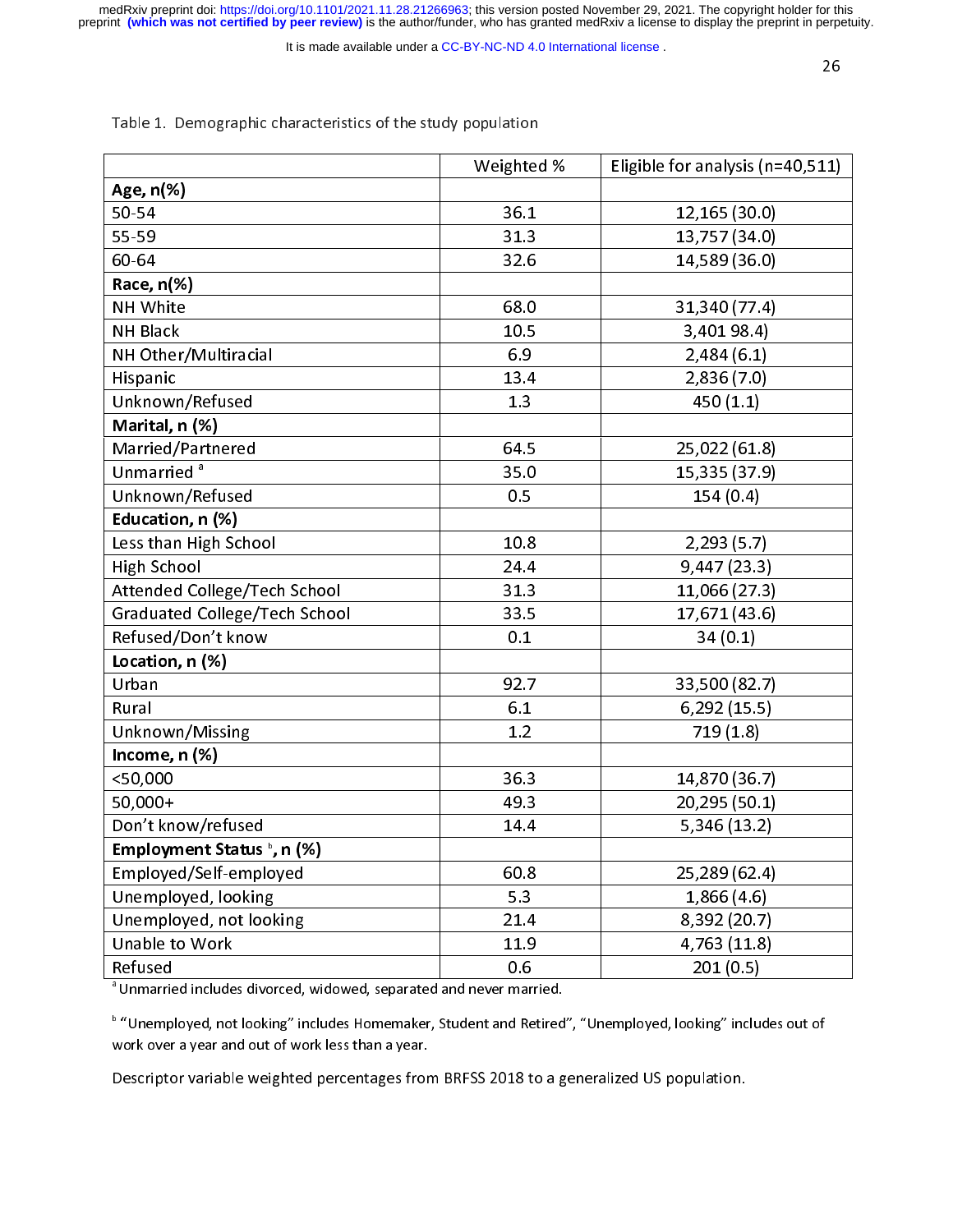Table 2. Up to date screening status by screening modality

|                                                                              |                                  | Dual Screened, n=24,678; 58.7% (57.6, 59.9)                             |                   |                   |  |  |
|------------------------------------------------------------------------------|----------------------------------|-------------------------------------------------------------------------|-------------------|-------------------|--|--|
|                                                                              | Pap only,<br>within last 3 years | HPV Only,<br>Pap and HPV,<br>within last 5 years<br>within last 5 years |                   |                   |  |  |
| Blood Stool Only,                                                            |                                  |                                                                         |                   |                   |  |  |
| Last year                                                                    | 4.9(4.3, 5.7)                    | 0.1(0.001, 0.2)                                                         | 3.0(2.5, 3.6)     | 10.1(7.7, 13.1)   |  |  |
| Sigmoidoscopy Only,<br>Last 5 years                                          | 0.6(0.4, 0.8)                    | $< 1\%$                                                                 | 0.4(0.3, 0.5)     | 1.2(0.6, 2.4)     |  |  |
| Colonoscopy Only,<br>Last 10 years                                           | 54.6 (53.2, 55.9)                | 1.9(1.4, 2.6)                                                           | 27.4 (26.2, 28.5) | 83.1 (79.2, 86.4) |  |  |
| Two CRC tests                                                                | 3.8(3.3, 4.2)                    | $< 1\%$                                                                 | 3.3(2.8, 4.0)     | 5.6(3.5, 8.9)     |  |  |
| <b>Current for Cervical Cancer Only,</b><br>$n = 10,051$<br>27% (25.9, 28.1) | 66.1 (63.9, 68.3)                | 2.9(2.2, 3.7)                                                           | 31.0 (28.9, 33.1) | 100%              |  |  |

Not Current for Either, n=3,560; 9.0% (8.4, 9.6)

The left hand column lists the types of colorectal cancer screening that a woman could report. The far right hand column presents the weighted screening proportions (95% CI) of women with only CRC screening by that modality. For instance, 10.1% of the 5.3% of women who were only current for CRC, indicated they had been screened with a blood stool test within the last year but had no other CRC screen and no other cervical cancer screen. Likewise, 83.1% of the 5.3% of women who were only current on CRC, indicated that they had a colonoscopy within the past 10 years.

The top row indicates that 58.7% of all women were up-to-date with both cervical cancer and colorectal cancer screening (dual screening). The last row indicates that 9% of all women were not up-to-date with either cancer screen, either from underscreening or unscreened.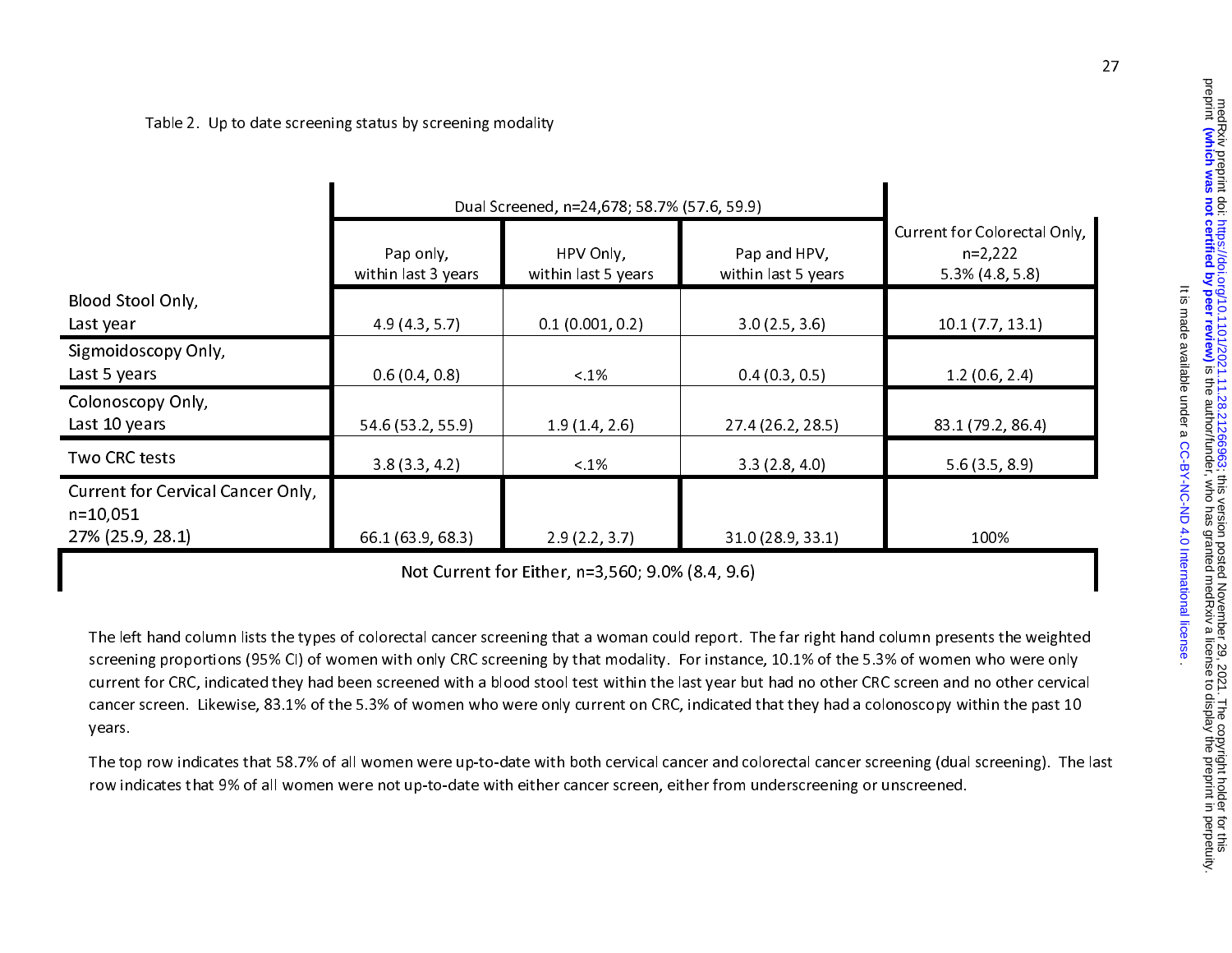medRxiv preprint doi: https://doi.org/10.1101/2021.11.28.21266963; this version posted November 29, 2021. The copyright holder for this<br>preprint **(which was not certified by peer review)** is the author/funder, who has gran is the presult of the authory funder medical state to display is the author/funder, she seeked and prepriated by peer redsignation in perception the preprint in perceptive defined by peer redsignation of  $\alpha$  and  $\alpha$  is t The copyright holder for this includer for this version posted November 29, 2021. The copyright holder for this It is made available under a CC-BY-NC-ND 4.0 International license . [CC-BY-NC-ND 4.0 International license](http://creativecommons.org/licenses/by-nc-nd/4.0/) It is made available under a

The three middle columns represent the women who have had cervical cancer screening by modality. 66.1% of women screening only for cervical cancer, but not a CRC screen, were screened with a Pap test only. Likewise, 31% of women screening only for cervical cancer, but not a CRC screen, were screened with co-testing of a Pap and HPV test.

The inner 12 cells indicate the weighted percentage of women who had dual screening by modality. For instance, 54.6% of women having both screens up-to-date were screened with a colonoscopy and a Pap test. Likewise, 27.4% of women having dual screening were screened with colonoscopy and the co-test (Pap and HPV test).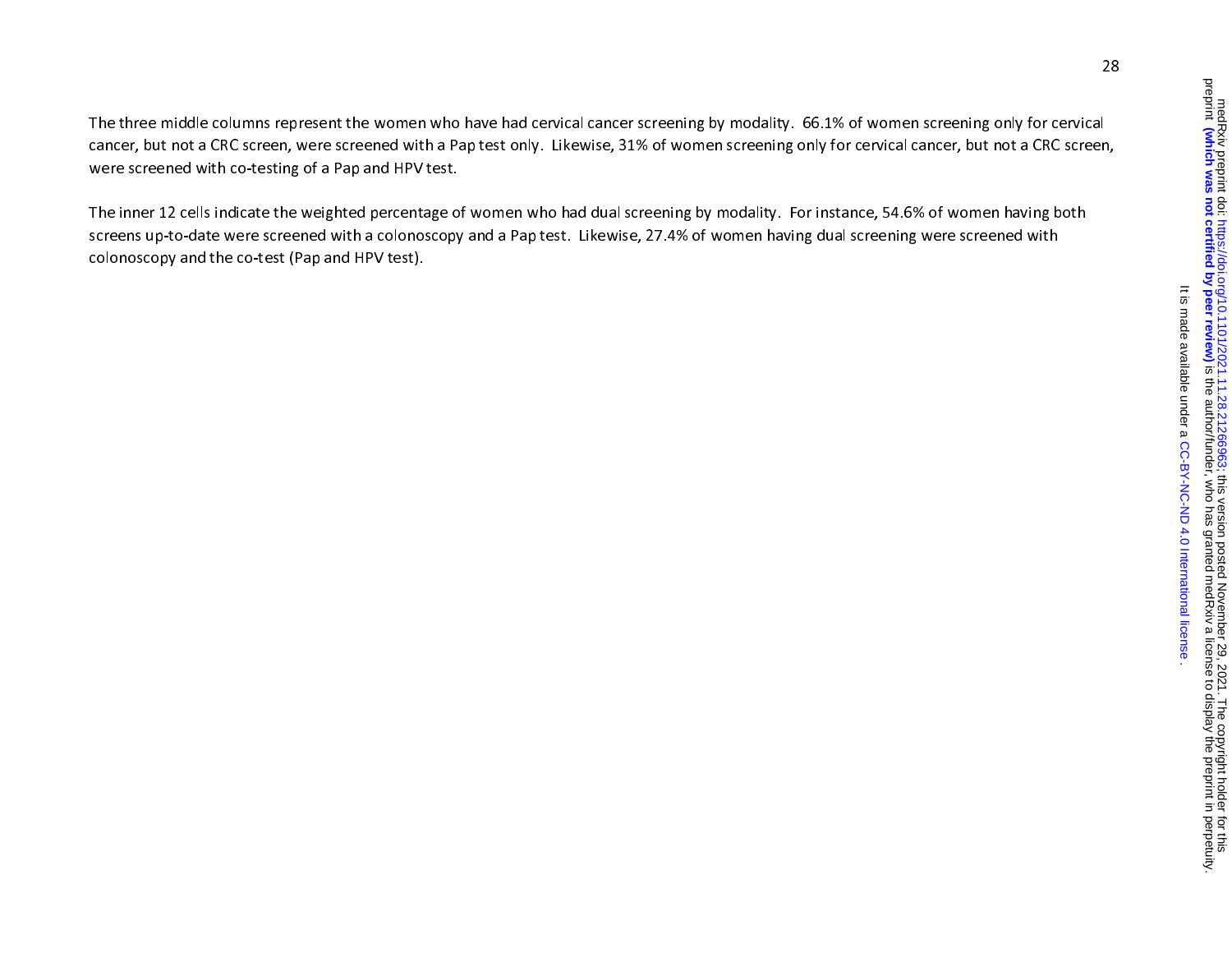

The copyright holder for this includer for this version posted November 29, 2021. The copyright holder for this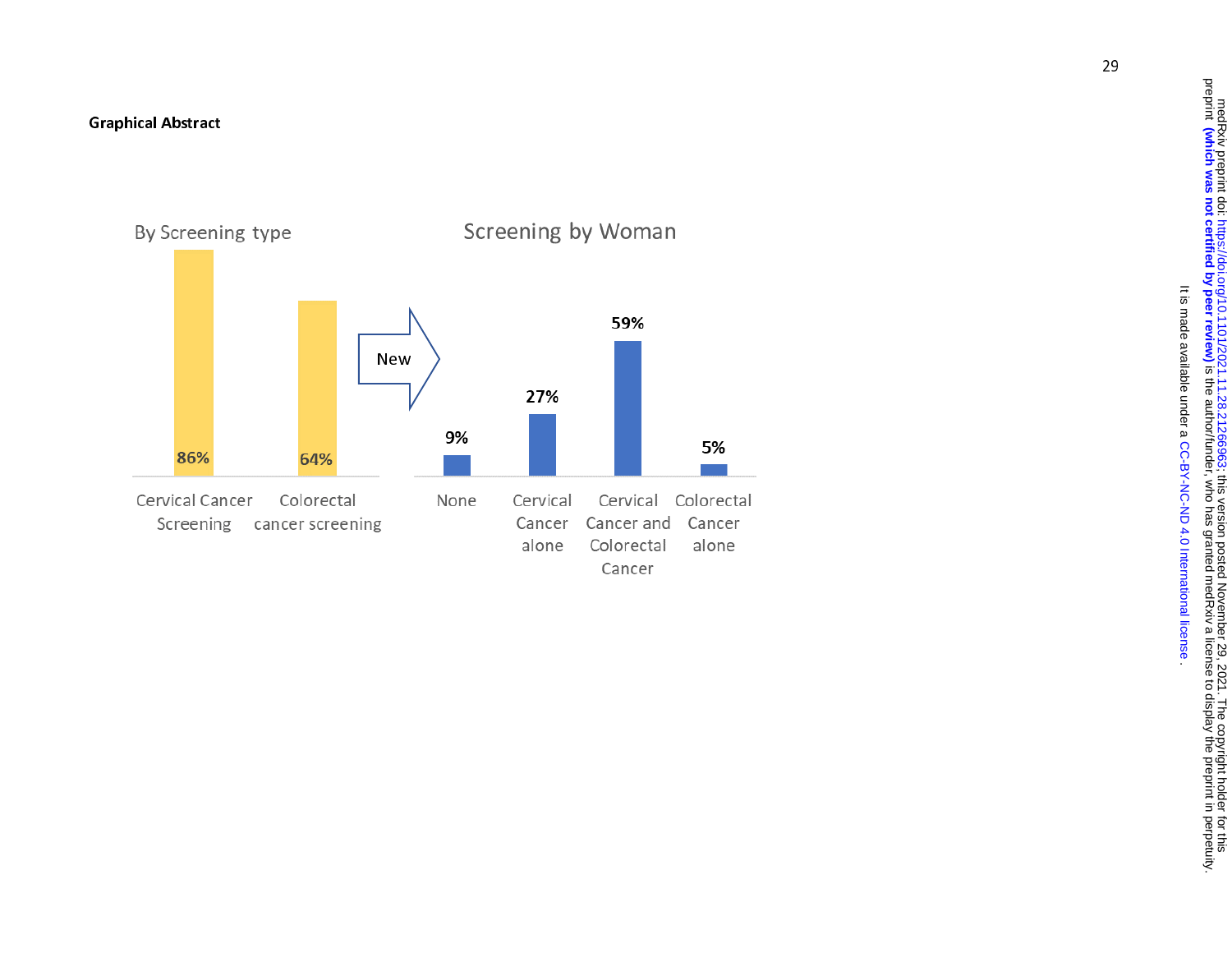| <b>Cervical cancer screening</b> |                          |                   |              |                          |                   |              |                            |                   |                                         |                             |                   |  |
|----------------------------------|--------------------------|-------------------|--------------|--------------------------|-------------------|--------------|----------------------------|-------------------|-----------------------------------------|-----------------------------|-------------------|--|
| <b>Dual Screening</b>            |                          |                   | alone        |                          |                   |              |                            |                   | <b>Neither screening</b>                |                             |                   |  |
| $N = 24,678$                     |                          |                   | $N = 10,051$ |                          |                   |              |                            |                   | $N = 3,560$                             |                             |                   |  |
| N                                | Un-<br>weighted<br>row % | Weighted<br>row % | N            | Un-<br>weighted<br>row % | Weighted<br>row % | $\mathsf{N}$ | $Un-$<br>weighted<br>row % | Weighted<br>row % | $\mathsf{N}$                            | $Un -$<br>weighted<br>row % | Weighted<br>row % |  |
|                                  |                          |                   |              |                          |                   |              |                            |                   |                                         |                             |                   |  |
| 6,121                            | 50.3                     | 47.9              | 4,603        | 378                      | 40.0              | 355          | 2.9                        | 3.0               | 1,086                                   | 89                          | 9.1               |  |
| 8,864                            | 64 4                     | 63.0              | 2,893        | 21.0                     | 22.5              | 778          | 5.7                        | 5.2               | 1,222                                   | 89                          | 9.3               |  |
| 9,693                            | 66.4                     | 66.6              | 2,555        | 17.5                     | 17.0              | 1,089        | 75                         | 78                | 1,252                                   | 86                          | 8.6               |  |
|                                  |                          |                   |              |                          |                   |              |                            |                   |                                         |                             |                   |  |
| 19,507                           | 62.2                     | 60 7              | 7,345        | 23.4                     | 248               | 1,799        | 5.7                        | 5.6               | 2,689                                   | 8.6                         | 9.0               |  |
| 2,198                            | 64.6                     | 61 6              | 856          | 25.2                     | 26.1              | 137          | 4.0                        | 53                | 210                                     | 6.2                         | 7.1               |  |
| 1,335                            | 53.7                     | 59.8              | 706          | 28.4                     | 25.4              | 135          | 5.4                        | 2.7               | 308                                     | 12.4                        | 12.2              |  |
| 1,381                            | 48.7                     | 47.0              | 1,025        | 36.1                     | 39.2              | 126          | 4.4                        | 5.2               | 304                                     | 10.7                        | 87                |  |
|                                  |                          |                   |              |                          |                   |              |                            |                   |                                         |                             |                   |  |
| 965                              | 42.1                     | 41.4              | 775          | 33.8                     | 36.7              | 152          | 6.6                        | 6.8               | 401                                     | 175                         | 15.0              |  |
| 5,109                            | 54 1                     | 53.3              | 2,574        | 273                      | 27.6              | 583          | 6.2                        | 6.5               | 1,181                                   | 12.5                        | 12.6              |  |
| 6,587                            | 59.5                     | 60.0              | 2,820        | 25.5                     | 26.3              | 679          | 6.1                        | 5.4               | 989                                     | 8.9                         | 8.3               |  |
|                                  |                          |                   |              |                          |                   |              |                            |                   | <b>CRC</b> screening alone<br>$N=2,222$ |                             |                   |  |

# Table 3. Sociodemographic descriptors by screening category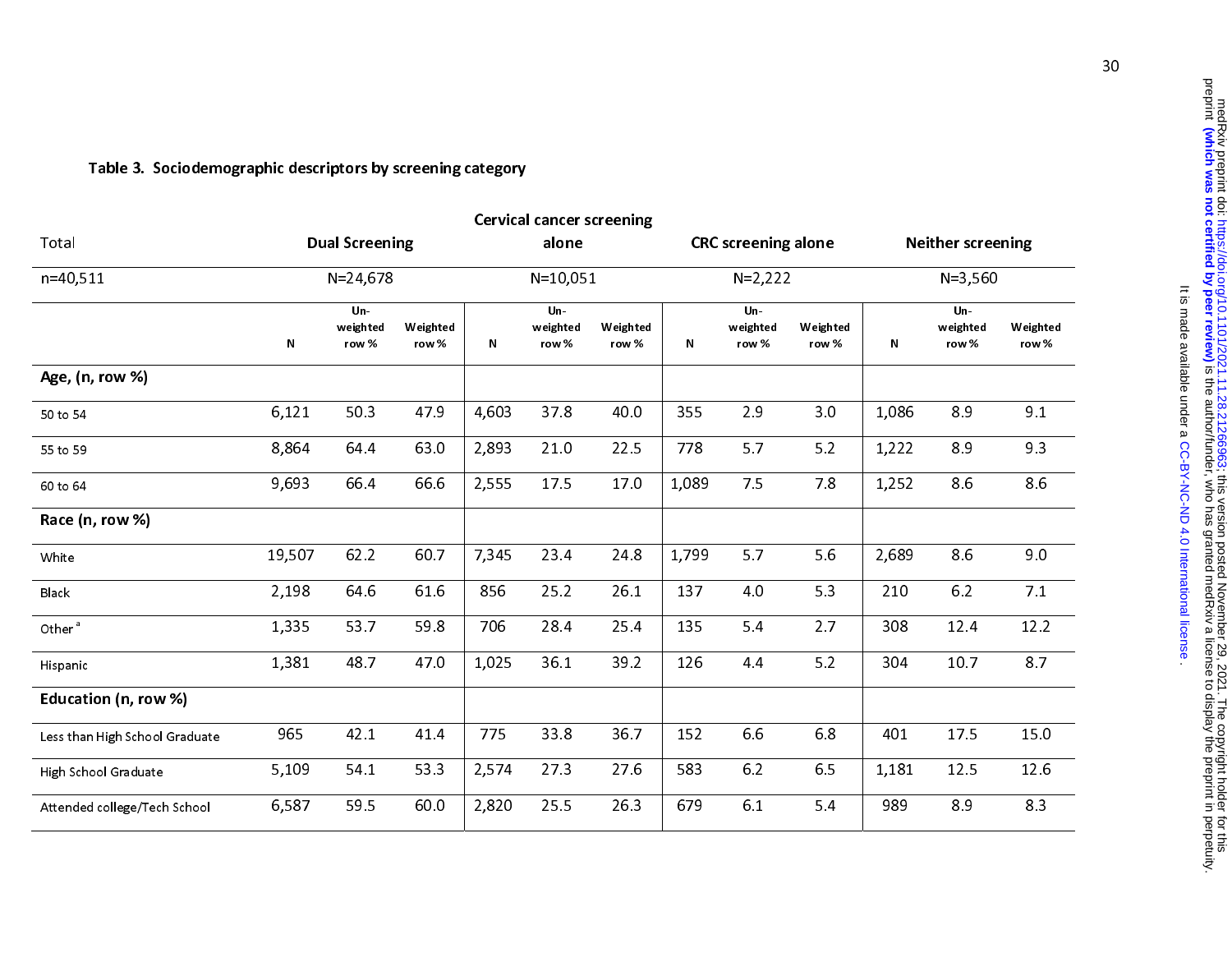| Graduated college/Tech school       | 11,994 | 67.9 | 671  | 3,876 | 21.9 | 24.2 | 816   | 4.6 | 3.8 | 985   | 5.6  | 5.0  |
|-------------------------------------|--------|------|------|-------|------|------|-------|-----|-----|-------|------|------|
| Income (n, row %)                   |        |      |      |       |      |      |       |     |     |       |      |      |
| $<$ \$50 $K$                        | 7,779  | 52.3 | 49.9 | 4,127 | 278  | 29.8 | 1,021 | 6.9 | 6.7 | 1,943 | 13.1 | 13.6 |
| $>=$ \$50K                          | 13,711 | 676  | 65.7 | 4,562 | 22.5 | 24.6 | 930   | 4.6 | 43  | 1,092 | 5.4  | 5.4  |
| Marital Status (n, row %)           |        |      |      |       |      |      |       |     |     |       |      |      |
| Married or partnered                | 15,966 | 638  | 61.4 | 6,014 | 24.0 | 26.3 | 1,230 | 4.9 | 49  | 1,812 | 7.2  | 7.5  |
| Single <sup>a</sup>                 | 8,630  | 56.3 | 54 2 | 3,995 | 26.1 | 28.0 | 979   | 6.4 | 6.0 | 1,731 | 11.3 | 11.8 |
| Occupational Status (n, row %)      |        |      |      |       |      |      |       |     |     |       |      |      |
| Employed                            | 15,613 | 617  | 59.0 | 6,566 | 26.0 | 28.5 | 1,126 | 45  | 4.3 | 1,984 | 7.9  | 8.2  |
| Unemployed, looking b               | 975    | 52.3 | 52 8 | 533   | 28.6 | 287  | 111   | 60  | 5.6 | 247   | 13.2 | 13.0 |
| Unemployed, not looking b           | 5,327  | 63.5 | 62.5 | 1,758 | 21.0 | 23.1 | 543   | 6.5 | 5.7 | 764   | 9.1  | 8.7  |
| Unable to Work                      | 2,662  | 55.9 | 53.6 | 1,132 | 23.8 | 25.6 | 435   | 9.1 | 93  | 534   | 11.2 | 11.5 |
| Location (n, row %)                 |        |      |      |       |      |      |       |     |     |       |      |      |
| Urban                               | 20,903 | 62.4 | 594  | 8,105 | 24.2 | 267  | 1,762 | 5.3 | 5.2 | 2,730 | 8.2  | 8.7  |
| Rural                               | 3,479  | 55.3 | 52.5 | 1,662 | 26.4 | 284  | 431   | 6.9 | 70  | 720   | 11.4 | 12.1 |
| <b>Chronic conditions (n, row%)</b> |        |      |      |       |      |      |       |     |     |       |      |      |
| ANY                                 | 16,168 | 63.2 | 61.3 | 5,724 | 22.4 | 24.3 | 1,631 | 6.4 | 6.4 | 2,052 | 8.0  | 8.1  |
| Cardiac                             | 1,117  | 56.5 | 55 4 | 457   | 23.1 | 23.5 | 176   | 8.9 | 8.3 | 228   | 11.5 | 12.8 |
| <b>Stroke</b>                       | 745    | 58.6 | 61.3 | 293   | 23.1 | 23.7 | 101   | 8.0 | 5.2 | 132   | 10.4 | 9.8  |
| Lung                                | 4,039  | 60.2 | 59.0 | 1,539 | 22.9 | 25.5 | 479   | 7.1 | 6.2 | 655   | 9.8  | 94   |

. [CC-BY-NC-ND 4.0 International license](http://creativecommons.org/licenses/by-nc-nd/4.0/) It is made available under a